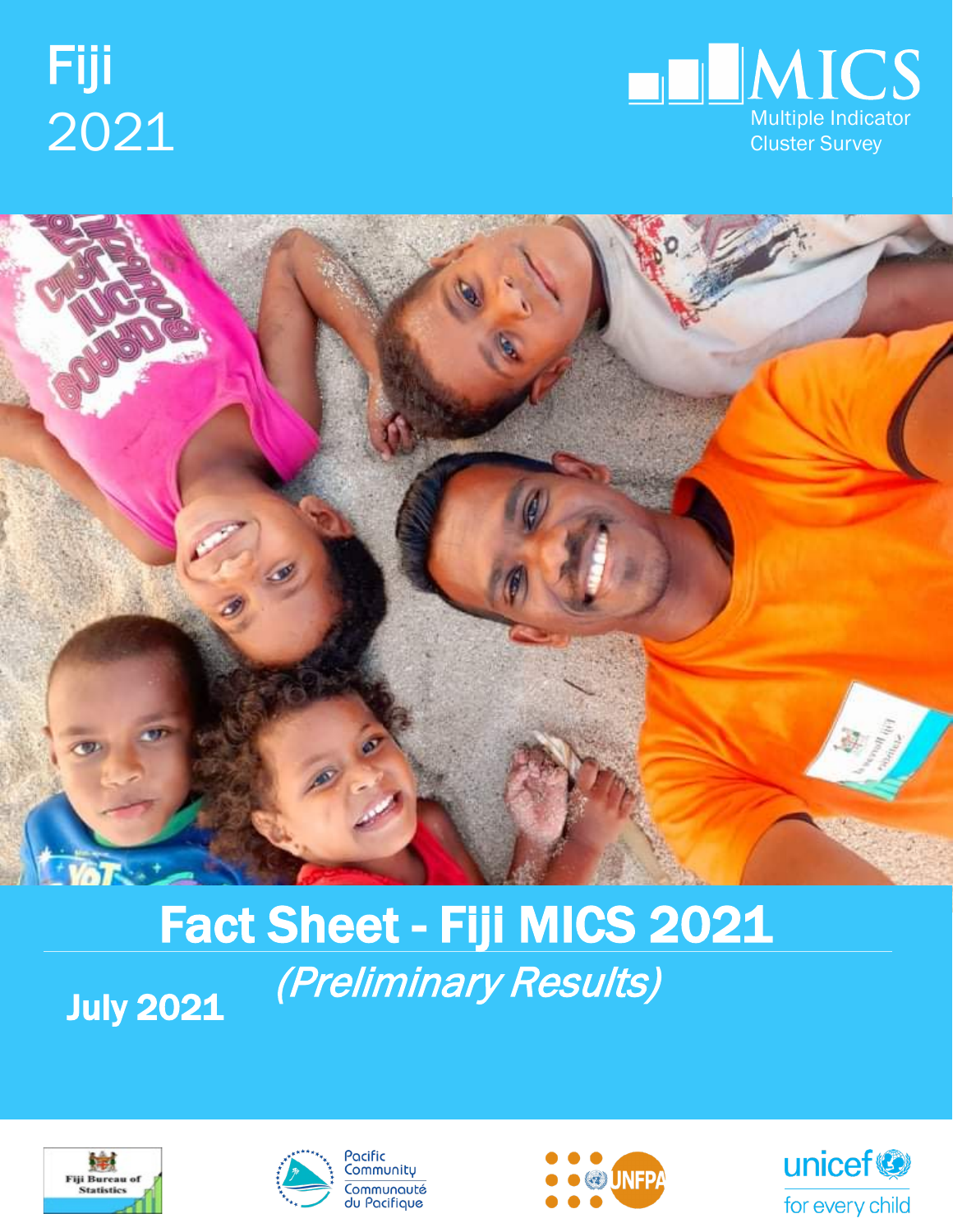Fiji Bureau of Statistics is happy to release the Fact Sheet (Preliminary Results) from the Fiji MICS, 2021. The results shown here are based on preliminary data, and are to be treated as such, although no changes are expected between values represented in this Fact Sheet and the Survey Findings Report and Thematic Statistical Snapshots that will be released later in 2021.

The Fiji Multiple Indicator Cluster Survey (MICS) was carried out in 2021 by Fiji Bureau of Statistics (FBoS) in collaboration with other government ministries as part of the Global MICS Programme. Technical support was provided by the United Nations Children's Fund (UNICEF), United Nations Population Fund (UNFPA) and Pacific Community (SPC) with funding of Government of Fiji, Government of New Zealand and financial support of UNICEF and UNFPA.

The Global MICS Programme was developed by UNICEF in the 1990s as an international multipurpose household survey programme to support countries in collecting internationally comparable data on a wide range of indicators on the situation of children and women. MICS surveys measure key indicators that allow countries to generate data for use in policies, programmes, and national development plans, and to monitor progress towards the Sustainable Development Goals (SDGs) and other internationally agreed upon commitments.

For more information on the Global MICS Programme, please go to mics.unicef.org.

Fiji Bureau of Statistics. 2021. *Fiji Multiple Indicator Cluster Survey 2021, Fact Sheet.* Suva, Fiji: Fiji Bureau of Statistics.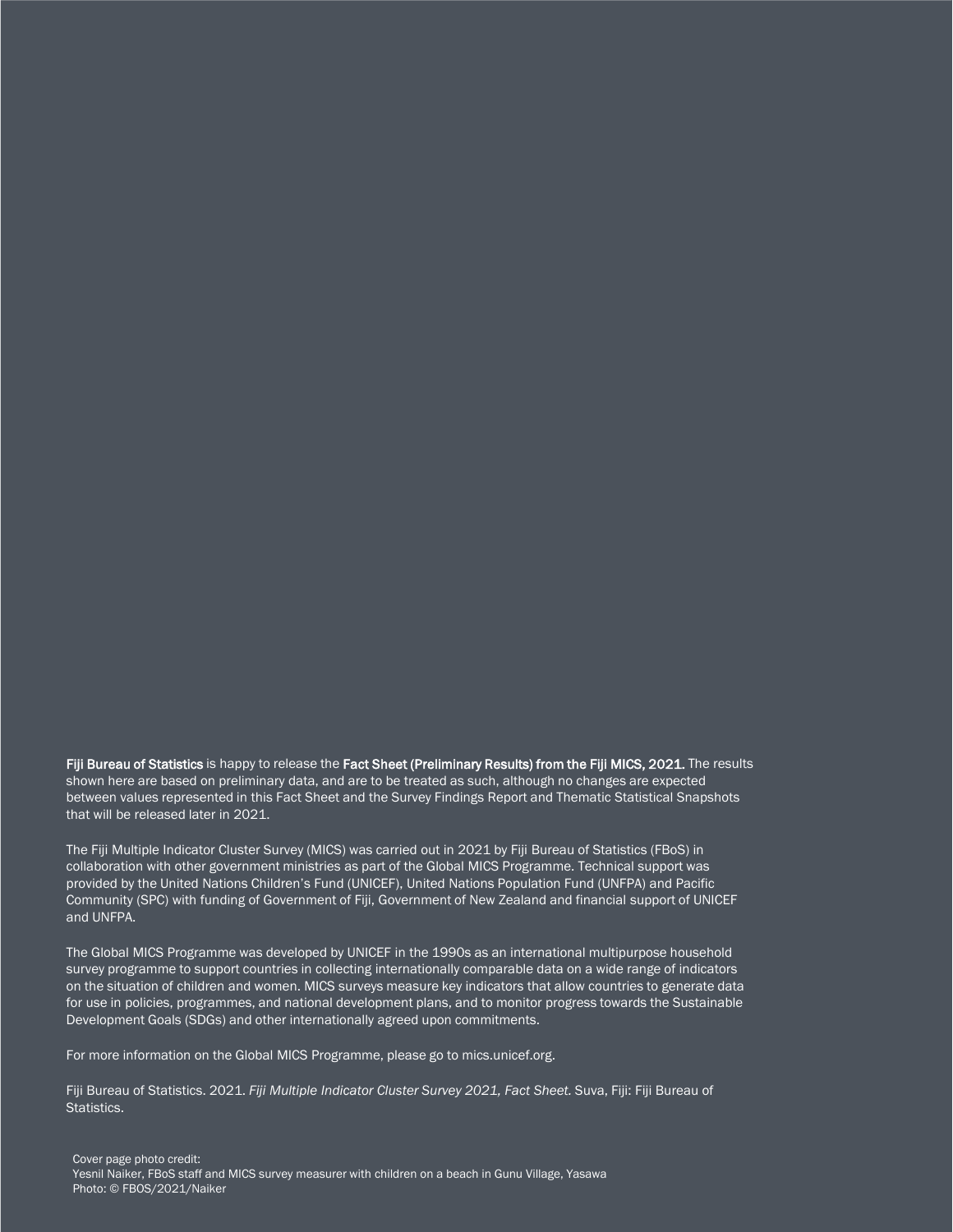

### Sample and sample characteristics

#### Sample and implementation

.

The sample for the Fiji MICS, 2021 was designed to provide estimates for a large number of indicators<sup>A</sup> on the situation of children and women at the national level, for urban and rural areas, and for divisions: Central, Eastern, Northern and Western. The urban and rural areas were identified as the main sampling strata and the sample of households was selected in two stages.

Within each stratum, a specified number of census enumeration areas were selected systematically with probability proportional to size. The survey took advantage of the household listing in selected EAs carried out for 2019 Household Income and Expenditure Survey (HIES) and within each of the selected enumeration areas, a systematic sample of 20 households was drawn.

All of the selected enumeration areas were visited during the fieldwork data collection from 4<sup>th</sup> March to 23<sup>rd</sup> April 2021. The sampling frame was based on the 2017 Fiji Census of Population and Housing. It was calculated that 300 sample clusters would need to be selected in total.

As the sample is not self-weighting, sample weights are used for reporting survey results.

| Survey sample                                     |       |                                                            |       |  |  |  |
|---------------------------------------------------|-------|------------------------------------------------------------|-------|--|--|--|
| Households                                        |       | Children under five                                        |       |  |  |  |
| Sampled                                           | 6,000 | Eligible<br>$\overline{\phantom{a}}$                       | 2,135 |  |  |  |
| Occupied                                          | 5,552 | Mothers/caretakers interviewed<br>$\overline{\phantom{a}}$ | 2,115 |  |  |  |
| Interviewed                                       | 5,467 | Response rate (Per cent)<br>$\overline{\phantom{a}}$       | 99.1  |  |  |  |
| Response rate (Per cent)                          | 98.5  |                                                            |       |  |  |  |
|                                                   |       |                                                            |       |  |  |  |
| Women (age 15-49)                                 |       | Children age 5-17 <sup>B</sup>                             |       |  |  |  |
| Eligible for interviews                           | 5,251 | Eligible<br>$\frac{1}{2}$                                  | 2,861 |  |  |  |
| Interviewed                                       | 5,072 | Mothers/caretakers interviewed<br>$\blacksquare$           | 2,813 |  |  |  |
| Response rate (Per cent)                          | 96.6  | Response rate (Per cent)<br>$\overline{\phantom{a}}$       | 98.3  |  |  |  |
|                                                   |       |                                                            |       |  |  |  |
| Men (age $15-49$ ) <sup>c</sup>                   |       | Water Quality Testing <sup>D</sup>                         |       |  |  |  |
| Eligible for interviews                           | 2,704 | Eligible<br>$\overline{\phantom{a}}$                       | 1,119 |  |  |  |
| Interviewed                                       | 2,530 | Interviewed<br>$\overline{\phantom{a}}$                    | 1,102 |  |  |  |
| Response rate (Per cent)                          | 93.6  | Response rate (Per cent)                                   | 98.5  |  |  |  |
| Survey population                                 |       |                                                            |       |  |  |  |
| Average household size                            | 4.2   | Percentage of population living in                         |       |  |  |  |
| Percentage of population under:                   |       | Urban areas                                                | 58.4  |  |  |  |
| Age 5                                             | 9.3   | Rural areas<br>$\overline{\phantom{a}}$                    | 41.6  |  |  |  |
| Age 18                                            | 34.6  |                                                            |       |  |  |  |
| Percentage of women age 15-49 years with at least |       | <b>Central Division</b>                                    |       |  |  |  |
| one live birth in the last 2 years                | 15.8  | <b>Eastern Division</b><br>$\overline{\phantom{a}}$        | 41.6  |  |  |  |
|                                                   |       | Northern Division                                          | 4.1   |  |  |  |
|                                                   |       | <b>Western Division</b>                                    | 13.7  |  |  |  |
|                                                   |       |                                                            | 40.6  |  |  |  |
|                                                   |       |                                                            |       |  |  |  |
|                                                   |       |                                                            |       |  |  |  |

[A] When 'S' added to the indicator name it denotes survey specific indicators that are not included in the standard MICS6 list of indicators

- 
- [B] The Questionnaire for Children Age 5-17 was administered to one randomly selected child in each interviewed household<br>[C] The Individual Questionnaire for Men was administered to all men age 15-49 years in every second

[D] The Water Quality Testing Questionnaire was administered to 4 randomly selected households per cluster. The response rate within completed households will be presented in Table DQ.3.2 of the Survey Findings Report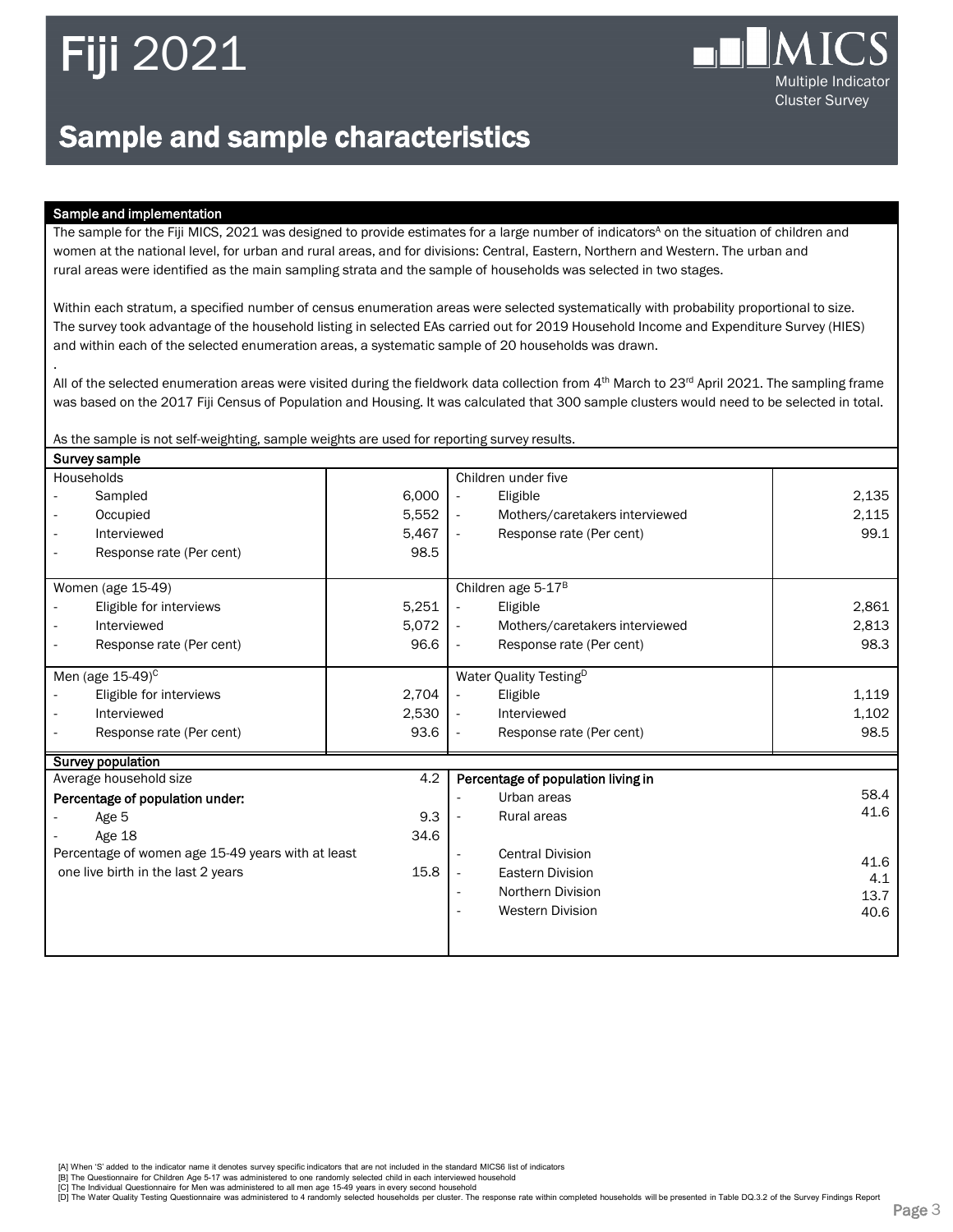## $\n **II** MICS$

### MICS Indicators and definitions – by topics

| Page 5  | "Household characteristics" presents 16 MICS indicators (four are SDG indicators) on access to electricity,<br>media and internet and ownership of and use of telephones in the households. Indicators on children living<br>without one or both parents are also presented in this fact sheet as "Living arrangements" |
|---------|-------------------------------------------------------------------------------------------------------------------------------------------------------------------------------------------------------------------------------------------------------------------------------------------------------------------------|
| Page 7  | "Use of tobacco and alcohol" presents 5 MICS indicators (two are SDG indicators) on use of tobacco products<br>and alcohol.                                                                                                                                                                                             |
| Page 8  | "Child mortality" section includes 5 MICS indicators (two are SDG indicators) on mortality of children under-5<br>years of age.                                                                                                                                                                                         |
| Page 9  | 'Maternal health" presents 18 MICS indicators (four are SDG indicators) on fertility, early childbearing,<br>contraception, unmet need, antenatal care, neonatal tetanus, delivery care, birthweight and post-natal care.                                                                                               |
| Page 10 | 'Reproductive and sexual behavior" section presents 18 MICS indicators (one is SDG indicator) on sexual<br>behavior of women and men 15 to 49 years of age, as well as knowledge on HIV                                                                                                                                 |
| Page 12 | "Child health, immunization and seeking care for illness" presents 20 MICS indicators (four of them are SDG<br>indicators) on immunisation, disease episodes, diarrhoea, household energy use and symptoms of acute<br>respiratory infection.                                                                           |
| Page 14 | "Child nutrition and development" section presents 25 MICS indicators (four are SDG indicators) on infant and<br>young child feeding, malnutrition, salt iodisation and early childhood development.                                                                                                                    |
| Page 16 | "Learn" with 22 MICS indicators (three are SDG indicators) presents data on early childhood education,<br>educational attendance, paternal involvement in children's education and foundational learning skills.                                                                                                        |
| Page 19 | "Protected from violence and exploitation" section includes 10 MICS indicators (six are SDG indicators) on birth<br>registration, child discipline, child labour, child marriage, victimisation, feelings of safety and attitudes toward<br>domestic violence.                                                          |
| Page 20 | "Live in a safe and clean environment", covers the 13 MICS indicators (four are SDG indicators) on drinking<br>water, handwashing, sanitation, and menstrual hygiene.                                                                                                                                                   |
| Page 21 | "Equitable chance in life", is the final section, presenting 10 MICS indicators (three are SDG indicators) on a<br>range of equity related topics, including child functioning, social transfers, discrimination and harassment, and<br>subjective well-being.                                                          |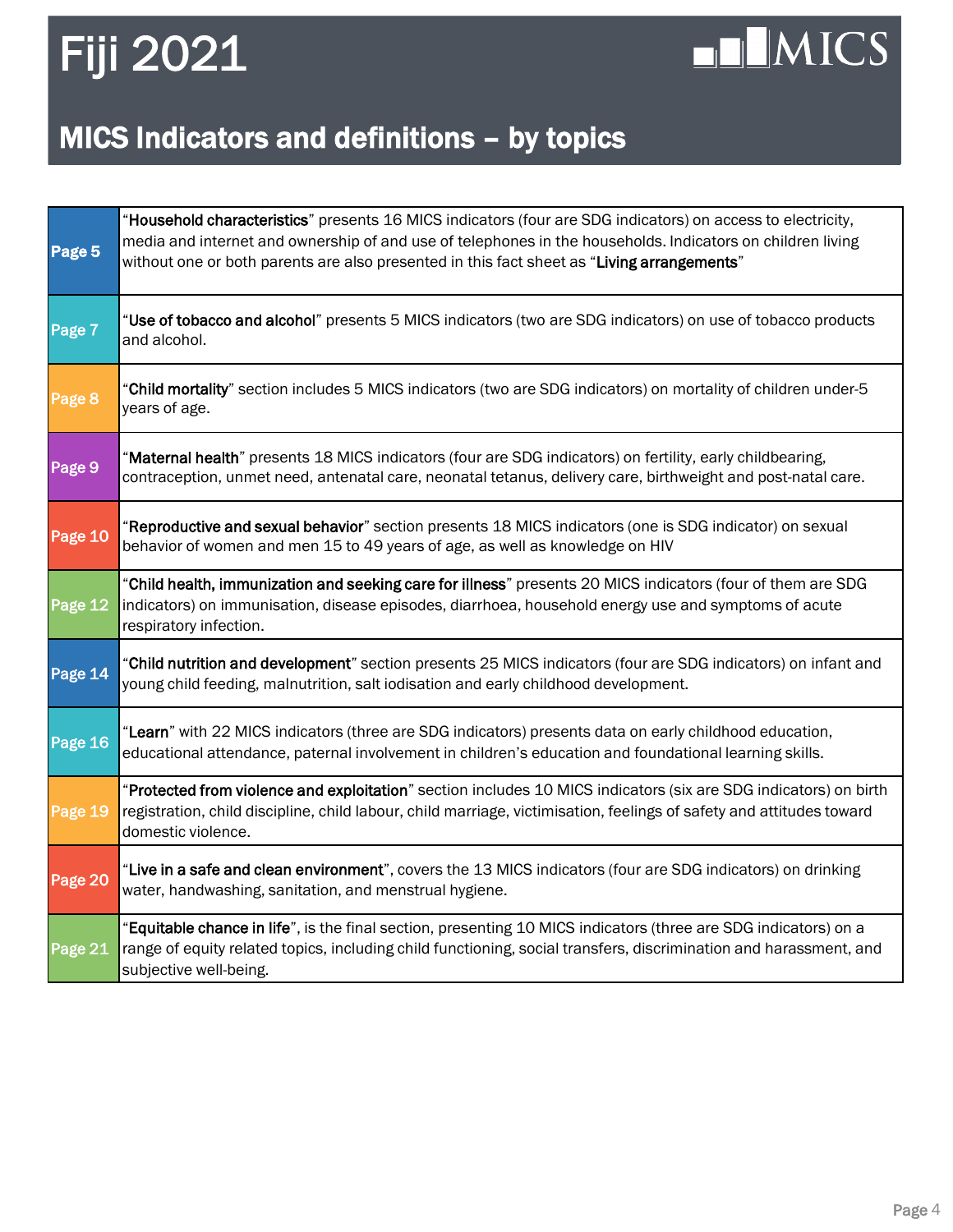### Household characteristics Fiji 2021



| <b>MICS INDICATOR</b> |                                       | SDG <sup>1</sup> | $ $ Definition <sup>2</sup>                                                                                                                                                                                                                                             | <b>Value</b>                 |
|-----------------------|---------------------------------------|------------------|-------------------------------------------------------------------------------------------------------------------------------------------------------------------------------------------------------------------------------------------------------------------------|------------------------------|
|                       | <b>ACCESS TO MEDIA AND INTERNET</b>   |                  |                                                                                                                                                                                                                                                                         |                              |
| SR.1                  | Access to<br>electricity              | 7.1.1            | Percentage of household members with access to electricity                                                                                                                                                                                                              | 92.1                         |
| <b>SR.2</b>           | Literacy rate<br>(age 15-24<br>years) |                  | Percentage of women and men age 15-24 years who are able to read a short simple<br>statement about everyday life or who attended secondary or higher education<br>Women<br>Men                                                                                          | 95.5<br>93.1                 |
| SR.3                  | Exposure to<br>mass media             |                  | Percentage of women and men age 15-49 years who, at least once a week, read a<br>newspaper or magazine, listen to the radio, and watch television<br>Women<br>Men                                                                                                       | 34.3<br>28.3                 |
| SR.4                  | Households with<br>a radio            |                  | Percentage of households that have a radio                                                                                                                                                                                                                              | 67.3                         |
| <b>SR.5</b>           | Households with<br>a television       |                  | Percentage of households that have a television                                                                                                                                                                                                                         | 71.1                         |
| SR.6                  | Households with<br>a telephone        |                  | Percentage of households that have a telephone (fixed line or mobile phone)                                                                                                                                                                                             | 95.4                         |
| SR.7                  | Households with<br>a computer         |                  | Percentage of households that have a computer                                                                                                                                                                                                                           | 30.3                         |
| SR.8                  | Households with<br>internet           |                  | Percentage of households that have access to the internet by any device from home                                                                                                                                                                                       | 76.3                         |
| SR.9                  | Use of computer                       |                  | Percentage of women and men age 15-49 years who used a computer during the last<br>3 months<br>Women<br>Men                                                                                                                                                             | 37.1<br>35.1                 |
| SR.10                 | Ownership of<br>mobile phone          | 5.b.1            | Percentage of women and men age 15-49 years who own a mobile phone<br>Women<br>Men                                                                                                                                                                                      | 79.4<br>83.6                 |
| SR.11                 | Use of mobile<br>phone                |                  | Percentage of women and men age 15-49 years who used a mobile telephone during<br>the last 3 months<br>Women<br>Men                                                                                                                                                     | 92.0<br>92.7                 |
| SR.12a<br>SR.12b      | Use of internet                       | 17.8.1           | Percentage of women and men age 15-49 years who used the internet<br>Women<br>during the last 3 months<br>(a)<br>(b)<br>at least once a week during the last 3 months<br>Men<br>during the last 3 months<br>(a)<br>at least once a week during the last 3 months<br>(b) | 78.6<br>71.7<br>80.4<br>72.4 |
| SR.13a<br>SR.13b      | <b>ICT skills</b>                     | 4.4.1            | Percentage of women and men who have carried out at least one of nine specific<br>computer related activities during the last 3 months<br>Women<br>age 15-24<br>(a)<br>age 15-49<br>(b)<br>Men<br>age 15-24<br>(a)<br>age 15-49<br>(b)                                  | 43.5<br>32.6<br>37.6<br>31.2 |

[1] Sustainable Development Goal (SDG) Indicators, <http://unstats.un.org/sdgs/indicators/indicators-list/>. The Inter-agency Working Group on SDG Indicators is continuously updating the metadata of many SDG indicators and changes are being made to the list of SDG indicators. MICS covers many SDG indicators with an exact match of their definitions, while some indicators are only partially covered by MICS. The latter cases are included here a

[<u>2]</u> All MICS indicators are or can be disaggregated, where relevant, by wealth quintiles, sex, age, ethnicity, migratory status, disability and geographic location (as per the reporting domains), or other characteristics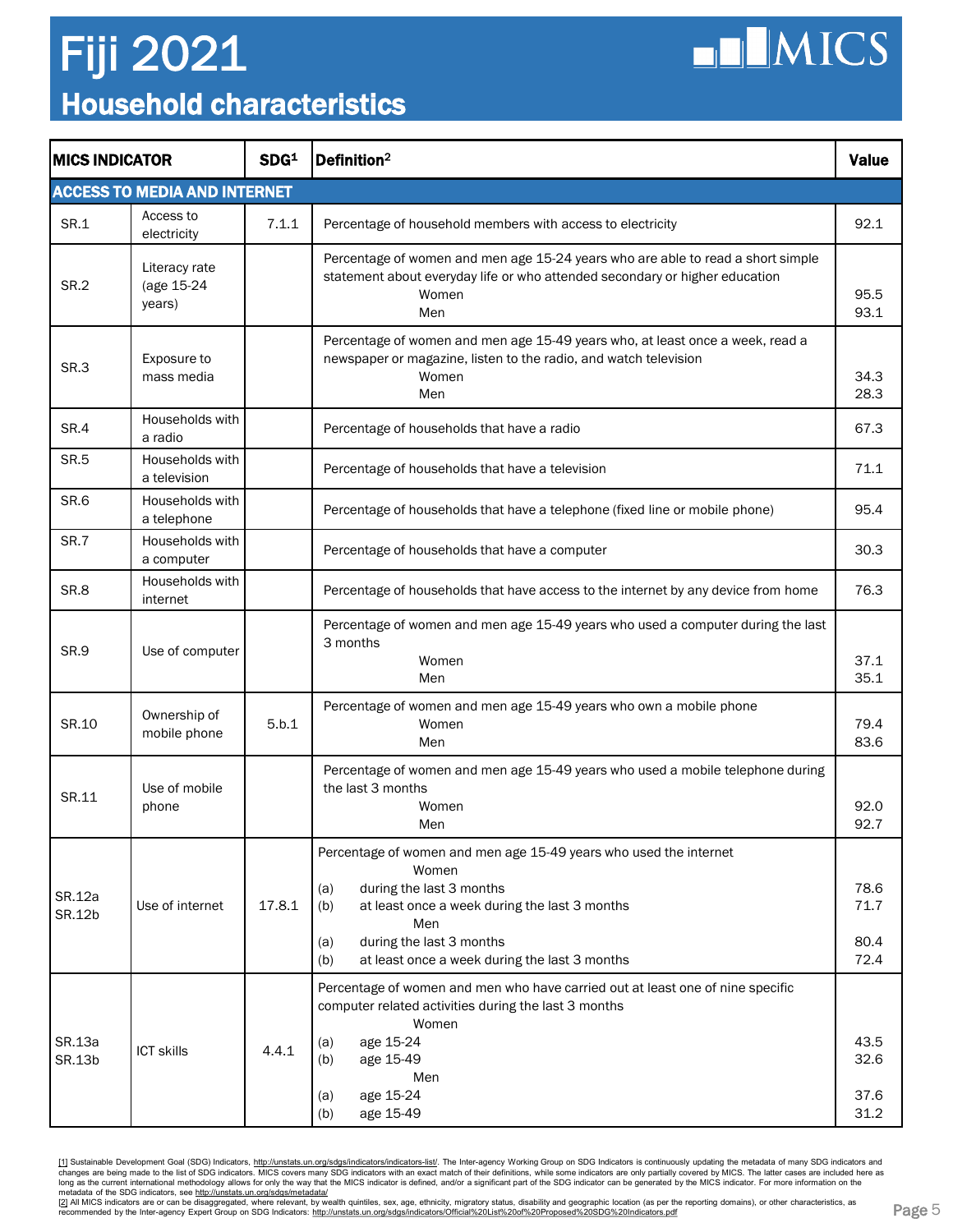### Household characteristics Fiji 2021

 $\n **LMICS**\n$ 

| IMICS INDICATOR                                                              |                                                               | <b>SDG</b> | Definition                                                                              | <b>Value</b> |  |  |
|------------------------------------------------------------------------------|---------------------------------------------------------------|------------|-----------------------------------------------------------------------------------------|--------------|--|--|
| SAMPLE COVERAGE AND CHARACTERISTICS OF THE RESPONDENTS - LIVING ARRANGEMENTS |                                                               |            |                                                                                         |              |  |  |
| SR.18                                                                        | Children's living<br>arrangements                             |            | Percentage of children age 0-17 years living with neither biological parent             | 10.1         |  |  |
| SR.19                                                                        | Prevalence of<br>children with one<br>or both parents<br>dead |            | Percentage of children age 0-17 years with one or both biological parents dead          | 5.6          |  |  |
| SR.20                                                                        | Children with at<br>least one parent<br>living abroad         |            | Percentage of children age 0-17 years with at least one biological parent living abroad | 2.9          |  |  |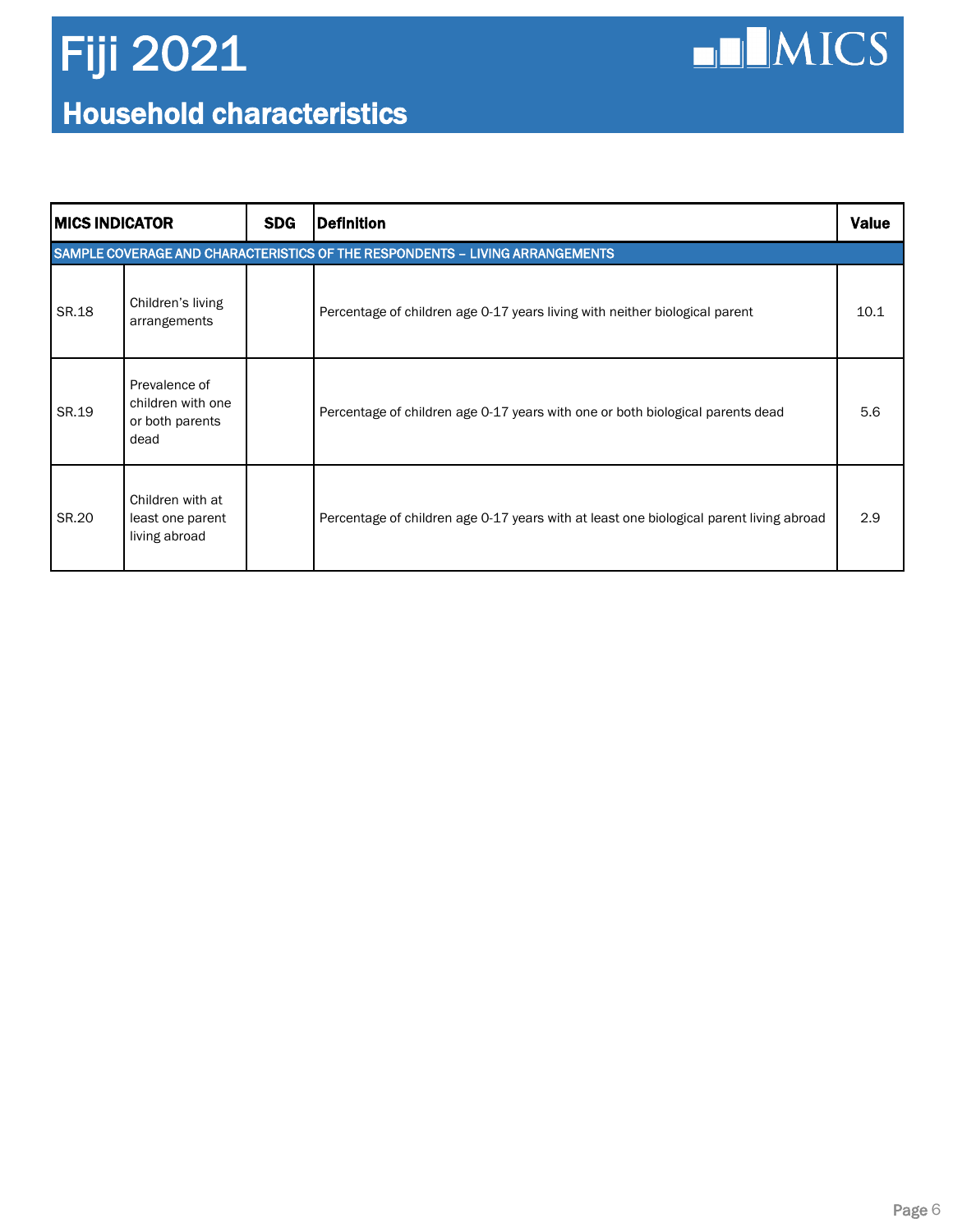$\n **IMICS**\n$ 

### Use of tobacco and alcohol

|                                   | <b>IMICS INDICATOR</b>          |       | <b>Definition</b>                                                                                                                                                       | <b>Value</b> |  |  |  |
|-----------------------------------|---------------------------------|-------|-------------------------------------------------------------------------------------------------------------------------------------------------------------------------|--------------|--|--|--|
| <b>USE OF TOBACCO AND ALCOHOL</b> |                                 |       |                                                                                                                                                                         |              |  |  |  |
| SR.14a                            | Use of tobacco                  | 3.a.1 | Percentage of women and men age 15-49 years who smoked cigarettes or used<br>smoked or smokeless tobacco products at any time during the last one month<br>Women<br>Men | 12.3<br>40.6 |  |  |  |
| SR.14b                            | Non-smokers                     | 3.8.1 | Percentage of women and men age 15-49 years who did not smoke cigarettes or any<br>other smoked tobacco product during the last one month<br>Women<br>Men               | 87.6<br>59.7 |  |  |  |
| SR.15                             | Smoking before<br>age 15        |       | Percentage of women and men age 15-49 years who smoked a whole cigarette before<br>age 15<br>Women<br>Men                                                               | 2.0<br>9.5   |  |  |  |
| SR.16                             | Use of alcohol                  |       | Percentage of women and men age 15-49 years who had at least one alcoholic drink<br>at any time during the last one month<br>Women<br>Men                               | 13.1<br>33.0 |  |  |  |
| SR.17                             | Use of alcohol<br>before age 15 |       | Percentage of women and men age 15-49 years who had at least one alcoholic drink<br>before age 15<br>Women<br>Men                                                       | 1.8<br>6.7   |  |  |  |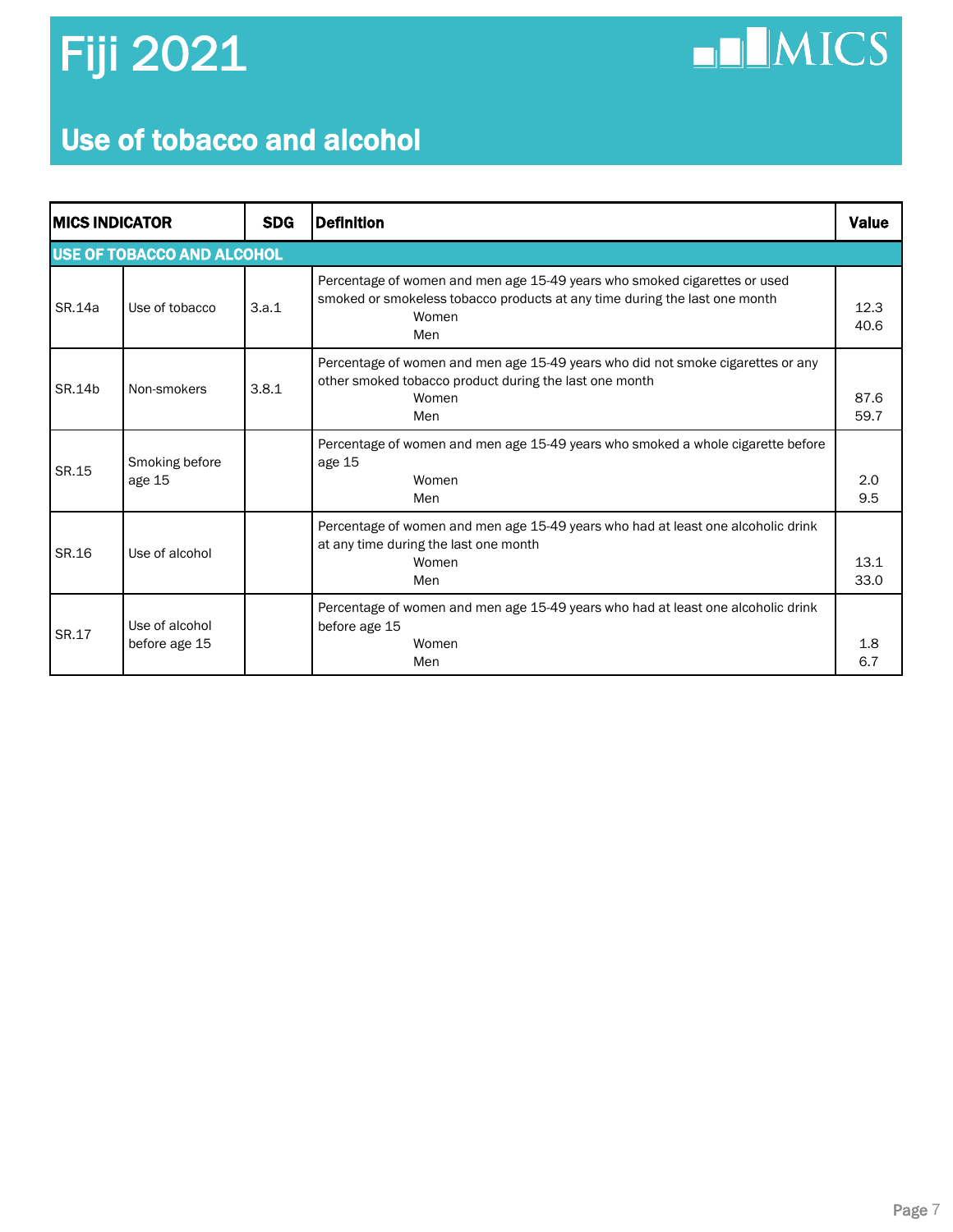## **NNICS**

### Child mortality

| <b>MICS INDICATOR</b>      |                                 | <b>SDG</b> | <b>Definition</b>                                                                                           | <b>Value</b> |  |
|----------------------------|---------------------------------|------------|-------------------------------------------------------------------------------------------------------------|--------------|--|
| <b>SURVIVE<sup>3</sup></b> |                                 |            |                                                                                                             |              |  |
| CS.1                       | Neonatal mortality<br>rate      | 3.2.2      | Probability of dying within the first month of life (per 1,000 live births)                                 |              |  |
| CS.2                       | Post-neonatal<br>mortality rate |            | Difference between infant and neonatal mortality rates (per 1,000 live births)                              | 9            |  |
| CS.3                       | Infant mortality<br>rate        |            | Probability of dying between birth and the first birthday (per 1,000 live births)                           | 15           |  |
| CS.4                       | Child mortality<br>rate         |            | Probability of dying between the first and the fifth birthdays (per 1,000 children<br>surviving to age one) | 3            |  |
| CS.5                       | Under-five<br>mortality rate    | 3.2.1      | Probability of dying between birth and the fifth birthday (per 1,000 live births)                           | 18           |  |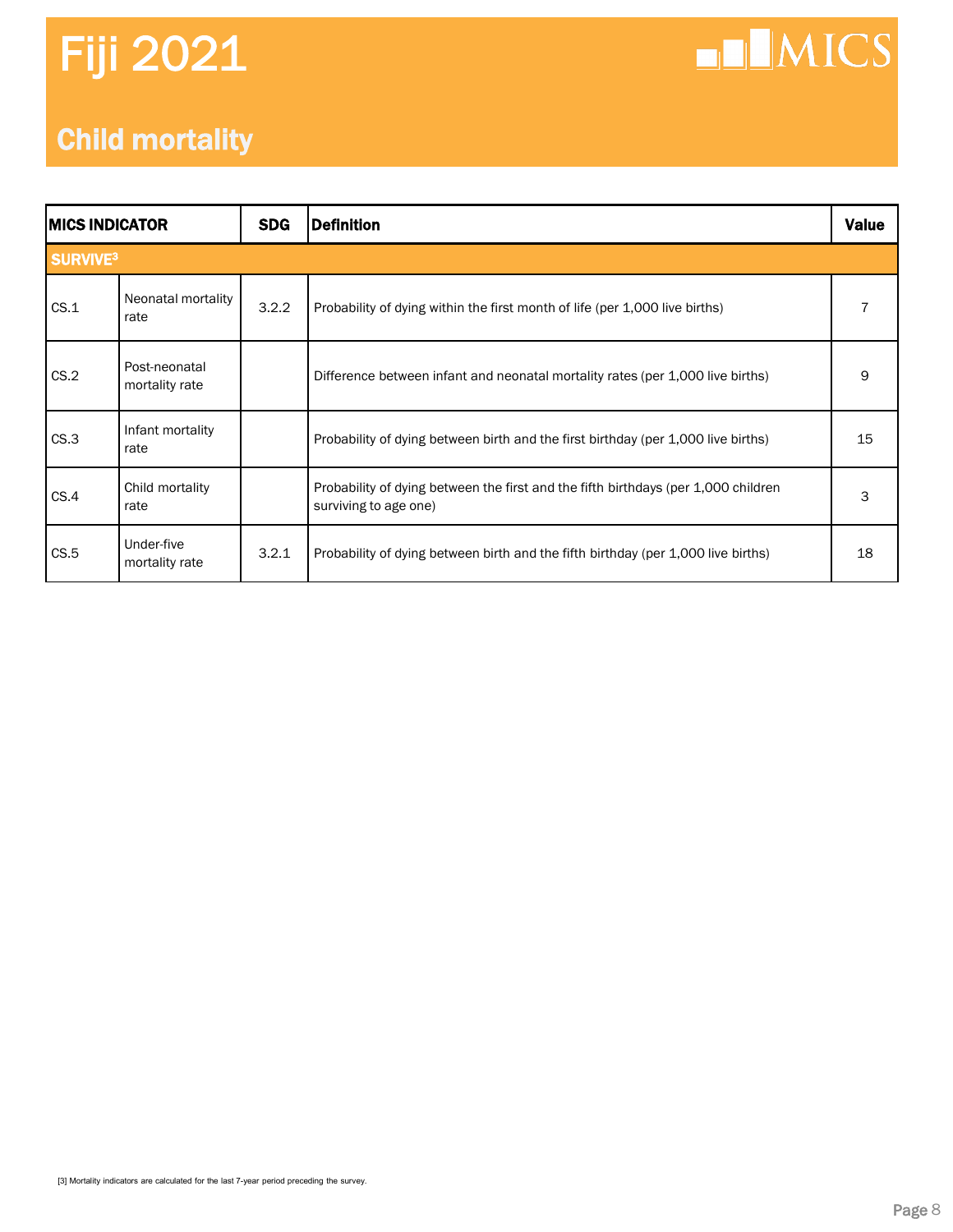$\n **II MICS**\n$ 

### Maternal health

|                         | <b>MICS INDICATOR</b>                                              | <b>SDG</b>       | <b>Description</b>                                                                                                                                                                                                                                                                                                    | Value                |
|-------------------------|--------------------------------------------------------------------|------------------|-----------------------------------------------------------------------------------------------------------------------------------------------------------------------------------------------------------------------------------------------------------------------------------------------------------------------|----------------------|
|                         | THRIVE - REPRODUCTIVE AND MATERNAL HEALTH                          |                  |                                                                                                                                                                                                                                                                                                                       |                      |
| TM.1                    | Adolescent birth rate                                              | 3.7.2            | Age-specific fertility rate for women age 15-19 years                                                                                                                                                                                                                                                                 | 31                   |
| TM.2                    | Early childbearing                                                 |                  | Percentage of women age 20-24 years who have had a live birth before age 18                                                                                                                                                                                                                                           | 3.7                  |
| TM.3                    | Contraceptive<br>prevalence rate                                   |                  | Percentage of women age 15-49 years currently married or in union who are using (or<br>whose partner is using) a (modern or traditional) contraceptive method                                                                                                                                                         | 35.5                 |
| TM.4                    | Need for family planning<br>satisfied with modern<br>contraception | 3.7.1 &<br>3.8.1 | Percentage of women age 15-49 years currently married or in union who have their<br>need for family planning satisfied with modern contraceptive methods                                                                                                                                                              | 51.3                 |
| TM.5a<br>TM.5b<br>TM.5c | Antenatal care coverage                                            | 3.8.1            | Percentage of women age 15-49 years with a live birth in the last 2 years who during<br>the pregnancy of the most recent live birth were attended<br>at least once by skilled health personnel<br>(a)<br>at least four times by any provider<br>(b)<br>at least eight times by any provider<br>(c)                    | 97.7<br>88.7<br>51.4 |
| TM.6                    | Content of antenatal<br>care                                       |                  | Percentage of women age 15-49 years with a live birth in the last 2 years who during<br>the pregnancy of the most recent live birth, at least once, had blood pressure<br>measured and gave urine and blood samples as part of antenatal care                                                                         | 91.5                 |
| TM.7                    | Neonatal tetanus<br>protection                                     |                  | Percentage of women age 15-49 years with a live birth in the last 2 years who during<br>the pregnancy of the most recent live birth were given at least two doses of tetanus<br>toxoid containing vaccine or had received the appropriate number of doses with<br>appropriate interval prior to the most recent birth | 49.5                 |
| TM.8                    | Institutional deliveries                                           |                  | Percentage of women age 15-49 years with a live birth in the last 2 years whose most<br>recent live birth was delivered in a health facility                                                                                                                                                                          | 99.7                 |
| TM.9                    | Skilled attendant at<br>delivery                                   | 3.1.2            | Percentage of women age 15-49 years with a live birth in the last 2 years whose most<br>recent live birth was attended by skilled health personnel                                                                                                                                                                    | 99.8                 |
| TM.10                   | Caesarean section                                                  |                  | Percentage of women age 15-49 years with a live birth in the last 2 years whose most<br>recent live birth was delivered by caesarean section                                                                                                                                                                          | 19.7                 |
| TM.11                   | Children weighed at<br>birth                                       |                  | Percentage of women age 15-49 years with a live birth in the last 2 years whose most<br>recent live-born child was weighed at birth                                                                                                                                                                                   | 99.1                 |
| TM.12                   | Post-partum stay in<br>health facility                             |                  | Percentage of women age 15-49 years with a live birth in the last 2 years and delivered<br>the most recent live birth in a health facility who stayed in the health facility for 12<br>hours or more after the delivery                                                                                               | 97.7                 |
|                         | TM.13 Post-natal health check<br>for the newborn                   |                  | Percentage of women age 15-49 years with a live birth in the last 2 years whose most<br>recent live-born child received a health check while in facility or at home following<br>delivery, or a post-natal care visit within 2 days after delivery                                                                    | 99.1                 |
| TM.14                   | Newborns dried                                                     |                  | Percentage of women age 15-49 years with a live birth in the last 2 years whose most<br>recent live-born child was dried after birth                                                                                                                                                                                  | 69.3                 |
| TM.15                   | Skin-to-skin care                                                  |                  | Percentage of women age 15-49 years with a live birth in the last 2 years whose most<br>recent live-born child was placed on the mother's bare chest after birth                                                                                                                                                      | 46.6                 |
| TM.16                   | Delayed bathing                                                    |                  | Percentage of women age 15-49 years with a live birth in the last 2 years whose most<br>recent live-born child was first bathed more than 24 hours after birth                                                                                                                                                        | 5.6                  |
| TM.19                   | Post-natal signal care<br>functions <sup>4</sup>                   |                  | Percentage of women age 15-49 years with a live birth in the last 2 years for whom the<br>most recent live-born child received a least 2 post-natal signal care functions within 2<br>days of birth                                                                                                                   | 97.0                 |
| TM.20                   | Post-natal health check<br>for the mother                          |                  | Percentage of women age 15-49 years with a live birth in the last 2 years who received<br>a health check while in facility or at home following delivery, or a post-natal care visit<br>within 2 days after delivery of their most recent live birth                                                                  | 94.2                 |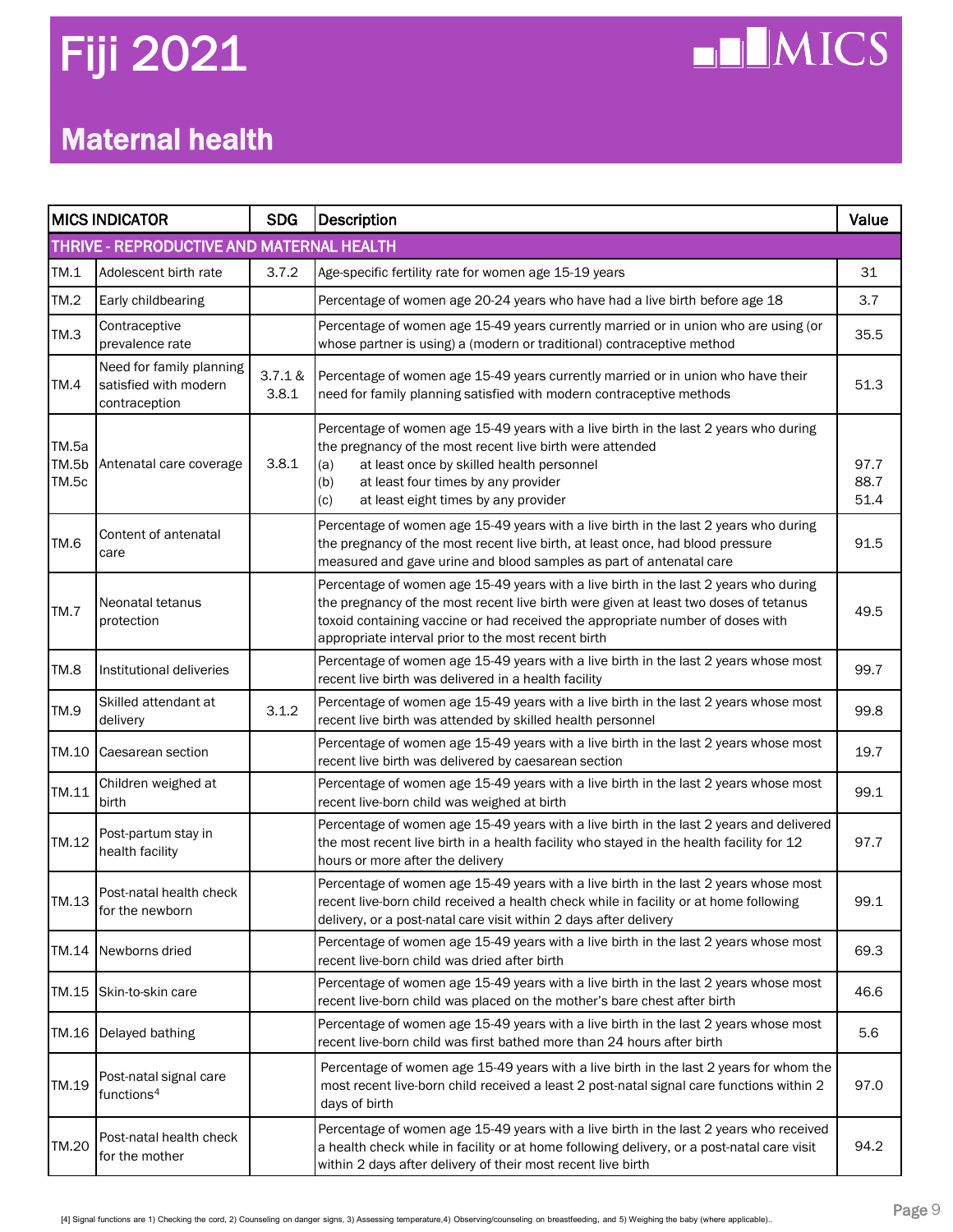**NIMICS** 

### Reproductive and sexual behaviour

| <b>MICS INDICATOR</b> |                                                                                | <b>SDG</b> | <b>Description</b>                                                                                                                                                                                                                                                                                       | Value        |
|-----------------------|--------------------------------------------------------------------------------|------------|----------------------------------------------------------------------------------------------------------------------------------------------------------------------------------------------------------------------------------------------------------------------------------------------------------|--------------|
|                       | THRIVE - REPRODUCTIVE AND MATERNAL HEALTH                                      |            |                                                                                                                                                                                                                                                                                                          |              |
| TM.22                 | Multiple sexual<br>partnerships                                                |            | Percentage of women and men age 15-49 years who had sex with more than one<br>partner in the last 12 months<br>Women<br>Men                                                                                                                                                                              | 1.4<br>6.0   |
| TM.23                 | Condom use at last<br>sex among people<br>with multiple sexual<br>partnerships |            | Percentage of women and men age 15-49 years reporting having had more than one<br>sexual partner in the last 12 months who reported that a condom was used the last<br>time they had sex<br>Women<br>Men                                                                                                 | 9.0<br>24.1  |
| TM.24                 | Sex before age 15<br>among young people                                        |            | Percentage of women and men age 15-24 years who had sex before age 15<br>Women<br>Men                                                                                                                                                                                                                    | 0.5<br>3.8   |
| TM.25                 | Young people who<br>have never had sex                                         |            | Percentage of never married women and men age 15-24 years who have never had<br>sex<br>Women<br>Men                                                                                                                                                                                                      | 81.8<br>59.4 |
| TM.26                 | Age-mixing among<br>sexual partners                                            |            | Percentage of women age 15-24 years reporting having had sex in the last 12 months<br>who had a partner 10 or more years older                                                                                                                                                                           | 12.9         |
| TM.27                 | Sex with non-regular<br>partners                                               |            | Percentage of women and men age 15-24 years reporting having had sex in the last<br>12 months who had a non-marital, non-cohabitating partner<br>Women<br>Men                                                                                                                                            | 35.1<br>81.9 |
| <b>TM.28</b>          | Condom use with<br>non-regular partners                                        |            | Percentage of women and men age 15-24 years reporting having had sex in the last<br>12 months with a non-marital, non-cohabiting partner who reported that a condom<br>was used the last time they had sex<br>Women<br>Men                                                                               | 28.7<br>39.8 |
| TM.29                 | Comprehensive<br>knowledge about HIV<br>prevention among<br>young people       |            | Percentage of women and men age 15-24 years who correctly identify the two ways of<br>preventing the sexual transmission of HIV <sup>5</sup> , who know that a healthy-looking person<br>can be HIV-positive and who reject the two most common misconceptions about HIV<br>transmission<br>Women<br>Men | 29.9<br>26.1 |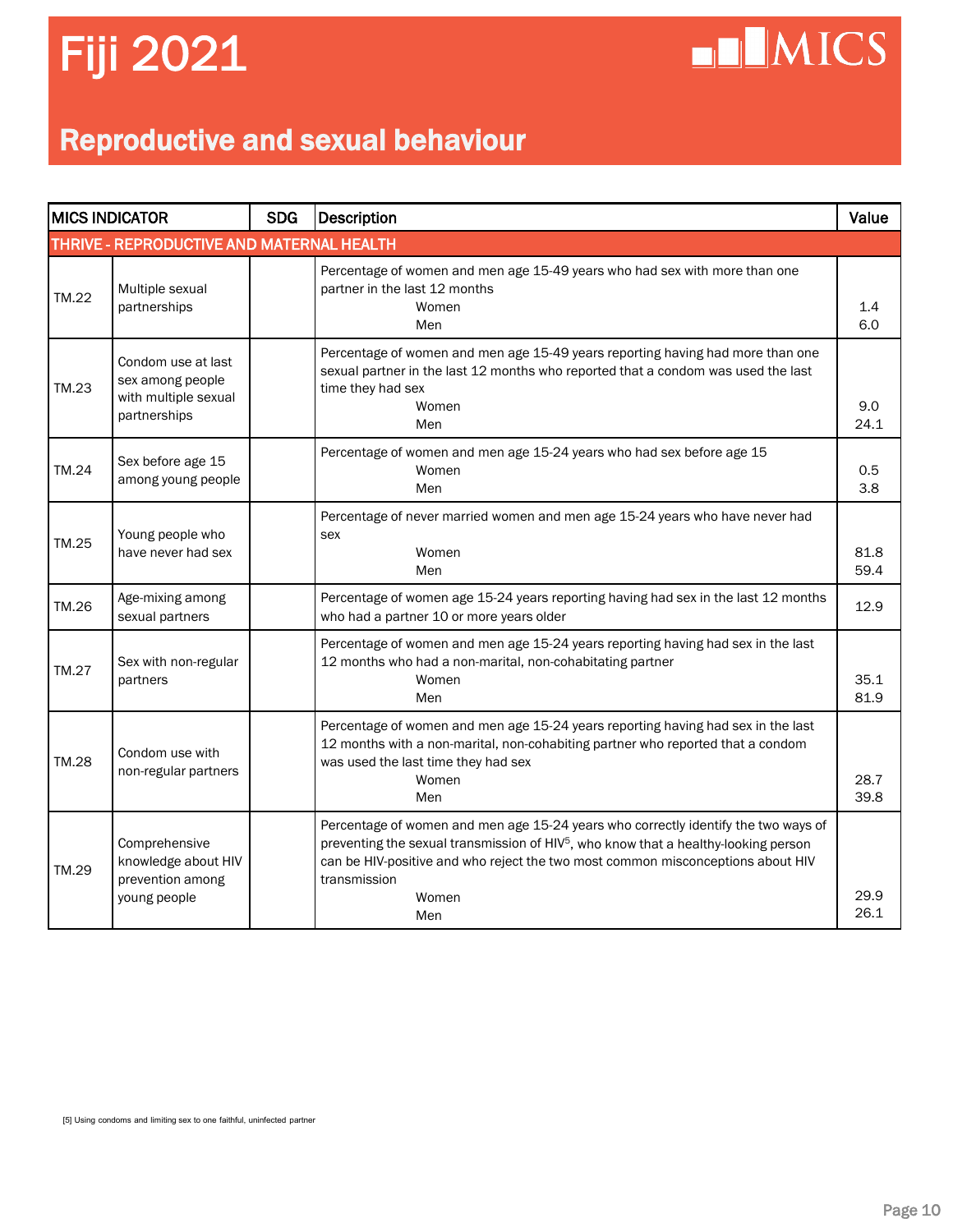**ELMICS** 

### Reproductive and sexual behaviour

| <b>MICS INDICATOR</b> |                                                                                            | <b>SDG</b> | Description                                                                                                                                                                                                                                                                                                                                                          | Value        |
|-----------------------|--------------------------------------------------------------------------------------------|------------|----------------------------------------------------------------------------------------------------------------------------------------------------------------------------------------------------------------------------------------------------------------------------------------------------------------------------------------------------------------------|--------------|
|                       | THRIVE - REPRODUCTIVE AND MATERNAL HEALTH                                                  |            |                                                                                                                                                                                                                                                                                                                                                                      |              |
| TM.30                 | Knowledge of<br>mother-to-child<br>transmission of HIV                                     |            | Percentage of women and men age 15-49 years who correctly identify all three<br>means <sup>6</sup> of mother-to-child transmission of HIV<br>Women<br>Men                                                                                                                                                                                                            | 37.9<br>31.9 |
| TM.31                 | Discriminatory<br>attitudes towards<br>people living with<br>HIV                           |            | Percentage of women and men age 15-49 years reporting having heard of HIV who<br>report discriminatory attitudes <sup>7</sup> toward people living with HIV<br>Women<br>Men                                                                                                                                                                                          | 61.3<br>53.6 |
| TM.32                 | People who know<br>where to be tested<br>for HIV                                           |            | Percentage of women and men age 15-49 years who state knowledge of a place to be<br>tested for HIV<br>Women<br>Men                                                                                                                                                                                                                                                   | 71.3<br>59.4 |
| TM.33                 | People who have<br>been tested for HIV<br>and know the results                             |            | Percentage of women and men age 15-49 years who report having been tested for HIV<br>in the last 12 months and know their results<br>Women<br>Men                                                                                                                                                                                                                    | 6.9<br>3.9   |
| TM.34                 | Sexually active<br>young people who<br>have been tested for<br>HIV and know the<br>results |            | Percentage of women and men age 15-24 years reporting having had sex in the last<br>12 months, who have been tested for HIV in the last 12 months and know their results<br>Women<br>Men                                                                                                                                                                             | 14.1<br>2.7  |
| TM.35a<br>TM.35b      | HIV counselling<br>during antenatal<br>care                                                |            | Percentage of women age 15-49 years with a live birth in the last 2 years who received<br>antenatal care at least once by skilled health personnel during the pregnancy of the<br>most recent live birth and during an ANC visit received<br>counselling on HIV <sup>8</sup><br>(a)<br>information or counselling on HIV after receiving the HIV test results<br>(b) | 58.4<br>39.0 |
| TM.36                 | HIV testing during<br>antenatal care                                                       |            | Percentage of women age 15-49 years with a live birth in the last 2 years who received<br>antenatal care at least once by skilled health personnel during the pregnancy of the<br>most recent live birth and during an ANC visit were offered and accepted an HIV test<br>and received test results                                                                  | 58.3         |
| <b>TM.37</b>          | Male circumcision                                                                          |            | Percentage of men age 15-49 years who report having been circumcised                                                                                                                                                                                                                                                                                                 | 66.8         |
| TM.S1                 | Informed decision<br>on reproductive<br>health care                                        | 5.6.1      | Proportion of women aged 15-49 years (currently married or in union) who make their<br>own informed decisions regarding sexual relations, contraceptive use and reproductive<br>health care                                                                                                                                                                          | 61.6         |
| TM.S2                 | Minimum dietary<br>diversity for women                                                     |            | Percentage of women age 15-49 years who achieved minimum dietary diversity (≥5<br>food groups <sup>9</sup> yesterday)                                                                                                                                                                                                                                                | 61.3         |
| TM.S3                 | Nutritional status                                                                         |            | Percentage of women age 15-49 years who are categorised as obese/overweight                                                                                                                                                                                                                                                                                          | 69.9         |

- 
- 

be able to attend school with children who are HIV negative?<br>[8] Someone talked with the respondent about all thre of the following topics: 1) Babies getting the HIV from their mother, 2) preventing HIV and 3) getting test

<sup>[6]</sup> Transmission during pregnancy, during delivery, and by breastfeeding<br>[7] Respondents who answered no to either of the following two questions: 1) Would you buy fresh vegetables from a shopkeeper or vendor if you knew t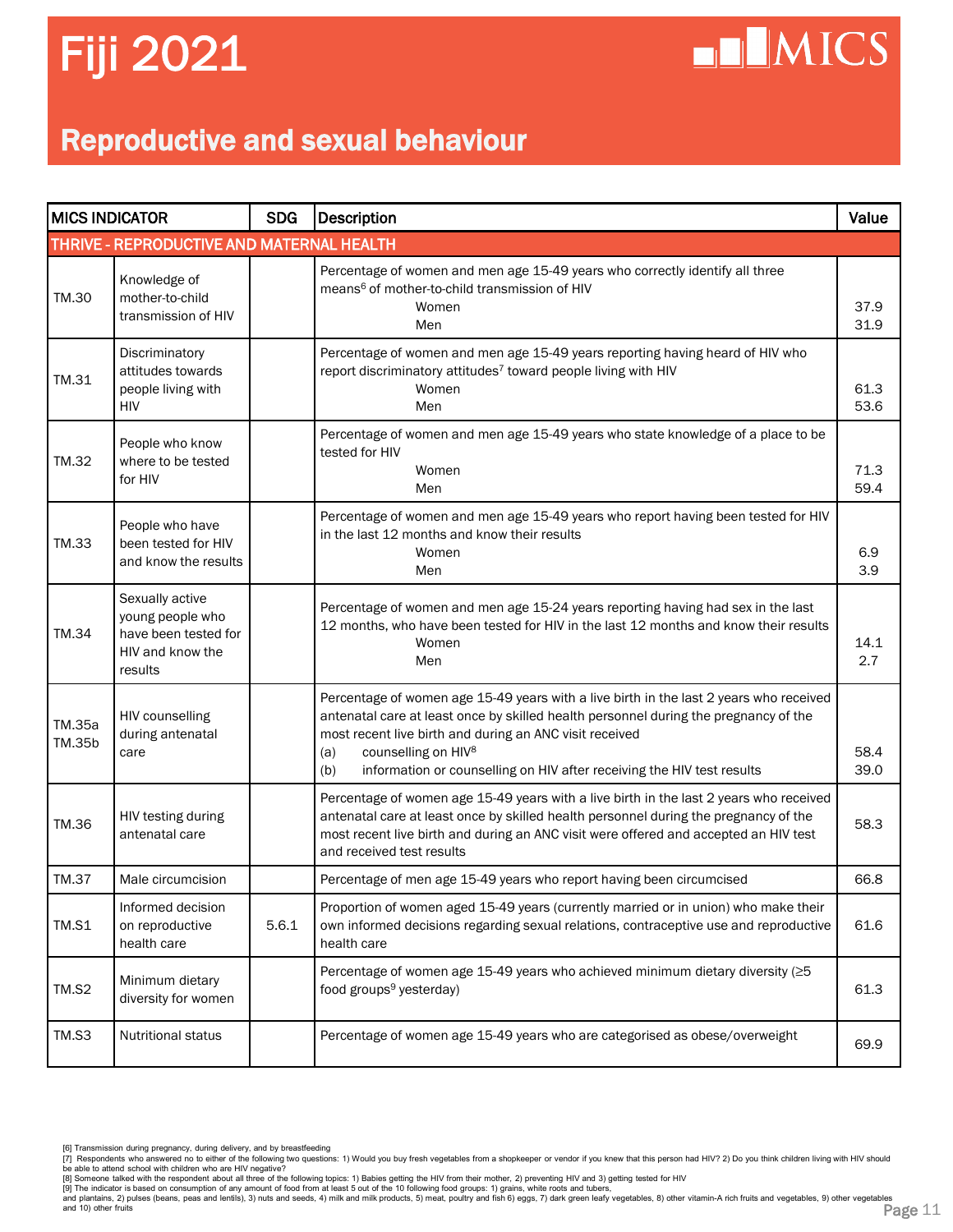### Child health, immunization and seeking care for illness Fiji 2021

| <b>NUMICS</b> |
|---------------|
|               |

|                  | <b>MICS INDICATOR</b>                                                                  | <b>SDG</b>       | Description                                                                                                                                                                                                                             | Value        |
|------------------|----------------------------------------------------------------------------------------|------------------|-----------------------------------------------------------------------------------------------------------------------------------------------------------------------------------------------------------------------------------------|--------------|
|                  | THRIVE - CHILD HEALTH, NUTRITION AND DEVELOPMENT                                       |                  |                                                                                                                                                                                                                                         |              |
| TC.1             | Tuberculosis<br>immunization coverage                                                  |                  | Percentage of children age 12-23 months who received BCG containing vaccine at any<br>time before the survey                                                                                                                            | 97.0         |
| TC.2             | Polio immunization<br>coverage                                                         |                  | Percentage of children age 12-23 months who received at least one dose of Inactivated<br>Polio Vaccine (IPV) and the third/fourth dose of either IPV or Oral Polio Vaccine (OPV)<br>vaccines at any time before the survey              | 95.4         |
| TC.3             | Diphtheria, tetanus and<br>pertussis (DTP)<br>immunization coverage                    | 3.b.1 &<br>3.8.1 | Percentage of children age 12-23 months who received the third dose of DTP<br>containing vaccine (DTP3) at any time before the survey                                                                                                   | 95.4         |
| TC.4             | <b>Hepatitis B</b><br>immunization coverage                                            |                  | Percentage of children age 12-23 months who received the third/fourth dose of<br>Hepatitis B containing vaccine (HepB3) at any time before the survey                                                                                   | 95.4         |
| TC.5             | Haemophilus influenzae<br>type B (Hib)<br>immunization coverage                        |                  | Percentage of children age 12-23 months who received the third dose of Hib containing<br>vaccine (Hib3) at any time before the survey                                                                                                   | 95.4         |
| TC.6             | Pneumococcal<br>(Conjugate)<br>immunization coverage                                   | 3.b.1            | Percentage of children age 12-23 months who received the third dose of Pneumococcal<br>(Conjugate) vaccine (PCV3) at any time before the survey                                                                                         | 94.9         |
| <b>TC.7</b>      | Rotavirus immunization<br>coverage                                                     |                  | Percentage of children age 12-23 months who received the second dose of Rotavirus<br>vaccine (Rota2) at any time before the survey                                                                                                      | 95.8         |
| TC.8             | Rubella immunization<br>coverage                                                       |                  | Percentage of children age 12-23 months who received rubella containing vaccine at<br>any time before the survey                                                                                                                        | 89.9         |
| TC.10            | Measles immunization<br>coverage                                                       | 3.b.1            | Percentage of children age 24-35 months who received the second measles containing<br>vaccine at any time before the survey                                                                                                             | 80.0         |
|                  | TC.11a Full immunization<br>TC.11b coverage <sup>10</sup>                              |                  | Percentage of children who at age<br>12-23 months had received all basic vaccinations at any time before the survey<br>a)<br>24-35 months had received all vaccinations recommended in the national<br>b)<br>immunization schedule      | 89.0<br>78.4 |
| TC.12            | Care-seeking for<br>diarrhoea                                                          |                  | Percentage of children under age 5 with diarrhoea in the last 2 weeks for whom advice<br>or treatment was sought from a health facility or provider                                                                                     | 57.3         |
| TC.13a<br>TC.13b | Diarrhoea treatment<br>with oral rehydration salt<br>solution (ORS) and zinc           |                  | Percentage of children under age 5 with diarrhoea in the last 2 weeks who received<br><b>ORS</b><br>a)<br>b)<br>ORS and zinc                                                                                                            | 53.9<br>17.1 |
| TC.14            | Diarrhoea treatment<br>with oral rehydration<br>therapy (ORT) and<br>continued feeding |                  | Percentage of children under age 5 with diarrhoea in the last 2 weeks who received<br>ORT (ORS packet, pre-packaged ORS fluid, recommended homemade fluid or increased<br>fluids) and continued feeding during the episode of diarrhoea | 50.4         |
| TC.15            | Primary reliance on<br>clean fuels and<br>technologies for cooking                     |                  | Percentage of household members with primary reliance on clean fuels and<br>technologies for cooking (living in households that reported cooking)                                                                                       | 49.7         |
| TC.16            | Primary reliance on<br>clean fuels and<br>technologies for space<br>heating            |                  | Percentage of household members with primary reliance on clean fuels and<br>technologies for space heating (living in households that reported the use of space<br>heating)                                                             | 93.8         |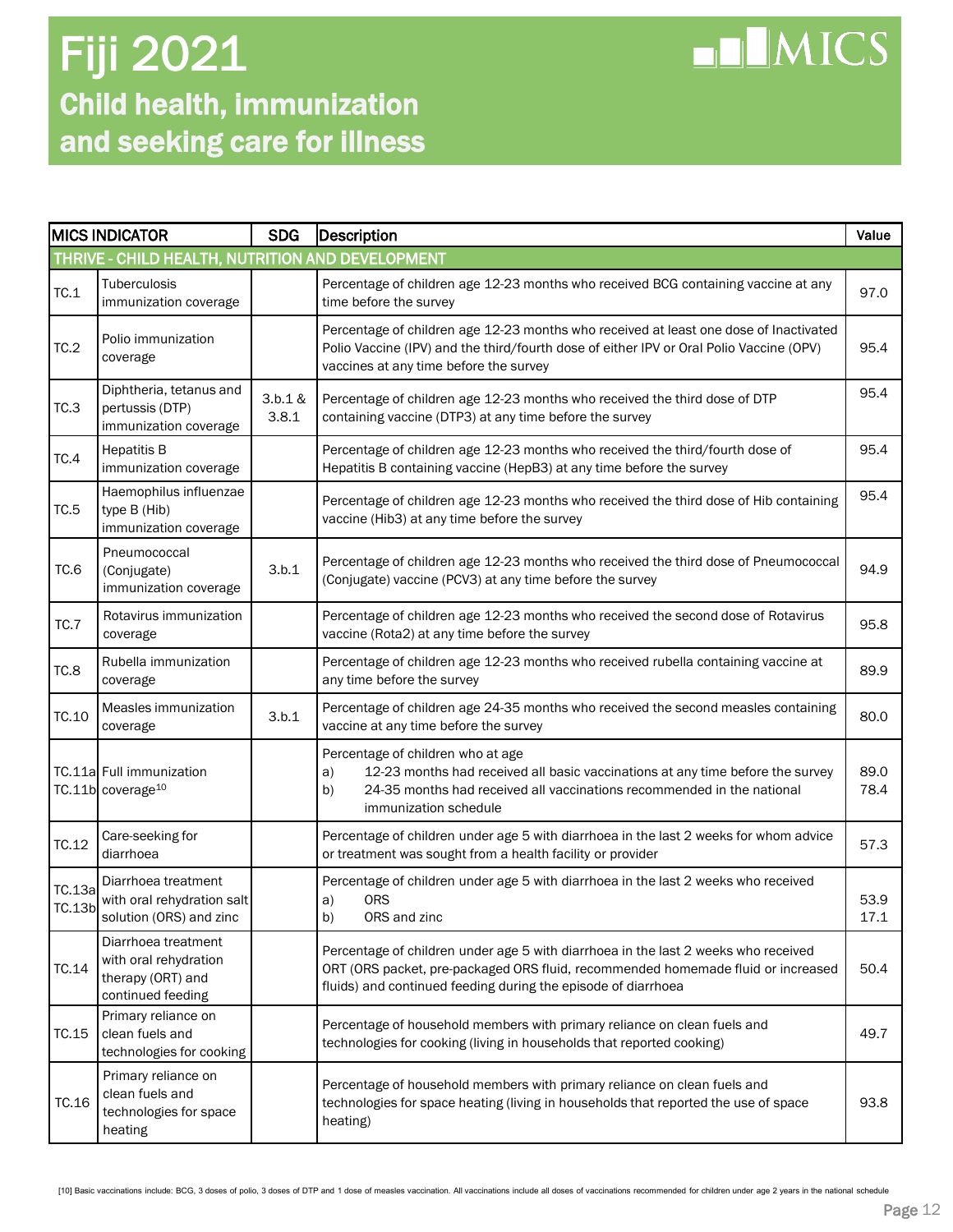

|         | <b>IMICS INDICATOR</b>                                                                               |       | Description                                                                                                                                                    | Value |
|---------|------------------------------------------------------------------------------------------------------|-------|----------------------------------------------------------------------------------------------------------------------------------------------------------------|-------|
|         | THRIVE - CHILD HEALTH, NUTRITION AND DEVELOPMENT                                                     |       |                                                                                                                                                                |       |
| IC.17   | Primary reliance on<br>clean fuels and<br>technologies for lighting                                  |       | Percentage of household members with primary reliance on clean fuels and<br>technologies for lighting (living in households that reported the use of lighting) | 98.3  |
| l TC.18 | Primary reliance on<br>clean fuels and<br>technologies for cooking,<br>space heating and<br>lighting | 7.1.2 | Percentage of household members with primary reliance on clean fuels and<br>technologies for cooking and lighting <sup>11</sup>                                | 49.5  |
| TC.26   | Care-seeking for fever                                                                               |       | Percentage of children under age 5 with fever in the last 2 weeks for whom advice or<br>treatment was sought from a health facility or provider                | 68.4  |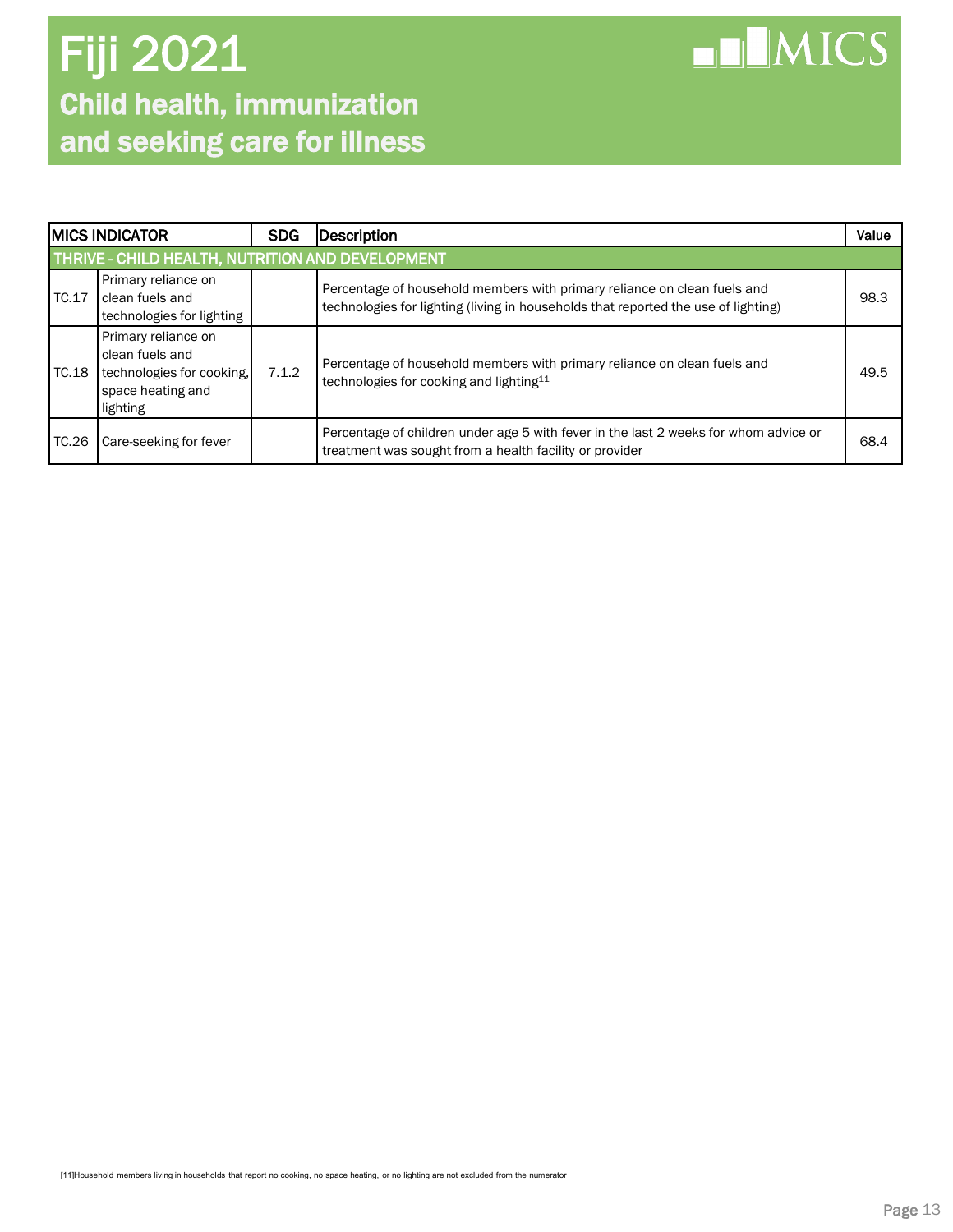## **HIMICS**

### Child nutrition and development

| <b>MICS INDICATOR</b> |                                                          | <b>SDG</b> | Description                                                                                                                                                                                                       | Value        |
|-----------------------|----------------------------------------------------------|------------|-------------------------------------------------------------------------------------------------------------------------------------------------------------------------------------------------------------------|--------------|
|                       | THRIVE - CHILD HEALTH, NUTRITION AND DEVELOPMENT         |            |                                                                                                                                                                                                                   |              |
| <b>TC.30</b>          | Children ever<br>breastfed                               |            | Percentage of most recent live-born children to women with a live birth in the last 2<br>years who were ever breastfed                                                                                            | 97.1         |
| TC.31                 | Early initiation of<br>breastfeeding                     |            | Percentage of most recent live-born children to women with a live birth in the last 2 years<br>who were put to the breast within one hour of birth                                                                | 63.3         |
| <b>TC.32</b>          | <b>Exclusive</b><br>breastfeeding under<br>6 months      |            | Percentage of infants under 6 months of age who are exclusively breastfed <sup>12</sup>                                                                                                                           | 42.9         |
| TC.33                 | Predominant<br>breastfeeding under<br>6 months           |            | Percentage of infants under 6 months of age who received breast milk as the<br>predominant source of nourishment <sup>13</sup> during the previous day                                                            | 55.7         |
| TC.34                 | Continued<br>breastfeeding at 1<br>year                  |            | Percentage of children age 12-15 months who received breast milk during the previous<br>day                                                                                                                       | 58.2         |
| <b>TC.35</b>          | Continued<br>breastfeeding at 2<br>years                 |            | Percentage of children age 20-23 months who received breast milk during the previous<br>day                                                                                                                       | 36.5         |
| TC.36                 | Duration of<br>breastfeeding                             |            | The age in months when 50 percent of children age 0-35 months did not receive breast<br>milk during the previous day                                                                                              | 15.7         |
| <b>TC.37</b>          | Age-appropriate<br>breastfeeding                         |            | Percentage of children age 0-23 months appropriately fed <sup>14</sup> during the previous day                                                                                                                    | 50.0         |
| <b>TC.38</b>          | Introduction of solid.<br>semi-solid or soft<br>foods    |            | Percentage of infants age 6-8 months who received solid, semi-solid or soft foods<br>during the previous day                                                                                                      | 95.4         |
| TC.39a<br>TC.39b      | Minimum<br>acceptable diet                               |            | Percentage of children age 6-23 months who had at least the minimum dietary<br>diversity and the minimum meal frequency during the previous day<br>breastfed children<br>(a)<br>non-breastfed children<br>(b)     | 35.2<br>44.3 |
| <b>TC.40</b>          | Milk feeding<br>frequency for non-<br>breastfed children |            | Percentage of non-breastfed children age 6-23 months who received at least 2 milk<br>feedings during the previous day                                                                                             | 82.4         |
| TC.41                 | Minimum dietary<br>diversity                             |            | Percentage of children age 6-23 months who received foods from 5 or more food<br>groups <sup>15</sup> during the previous day                                                                                     | 54.7         |
| <b>TC.42</b>          | Minimum meal<br>frequency                                |            | Percentage of children age 6-23 months who received solid, semi-solid and soft foods<br>(plus milk feeds for non-breastfed children) the minimum number of times <sup>16</sup> or more<br>during the previous day | 71.5         |
| TC.43                 | Bottle feeding                                           |            | Percentage of children age 0-23 months who were fed with a bottle during the previous<br>day                                                                                                                      | 55.8         |

[12] Infants receiving breast milk, and not receiving any other fluids or foods, oral rehydration solution, vitamins, mineral supplements and medicines<br>[13] Infants who receive breast milk and orterain fluids (water and wa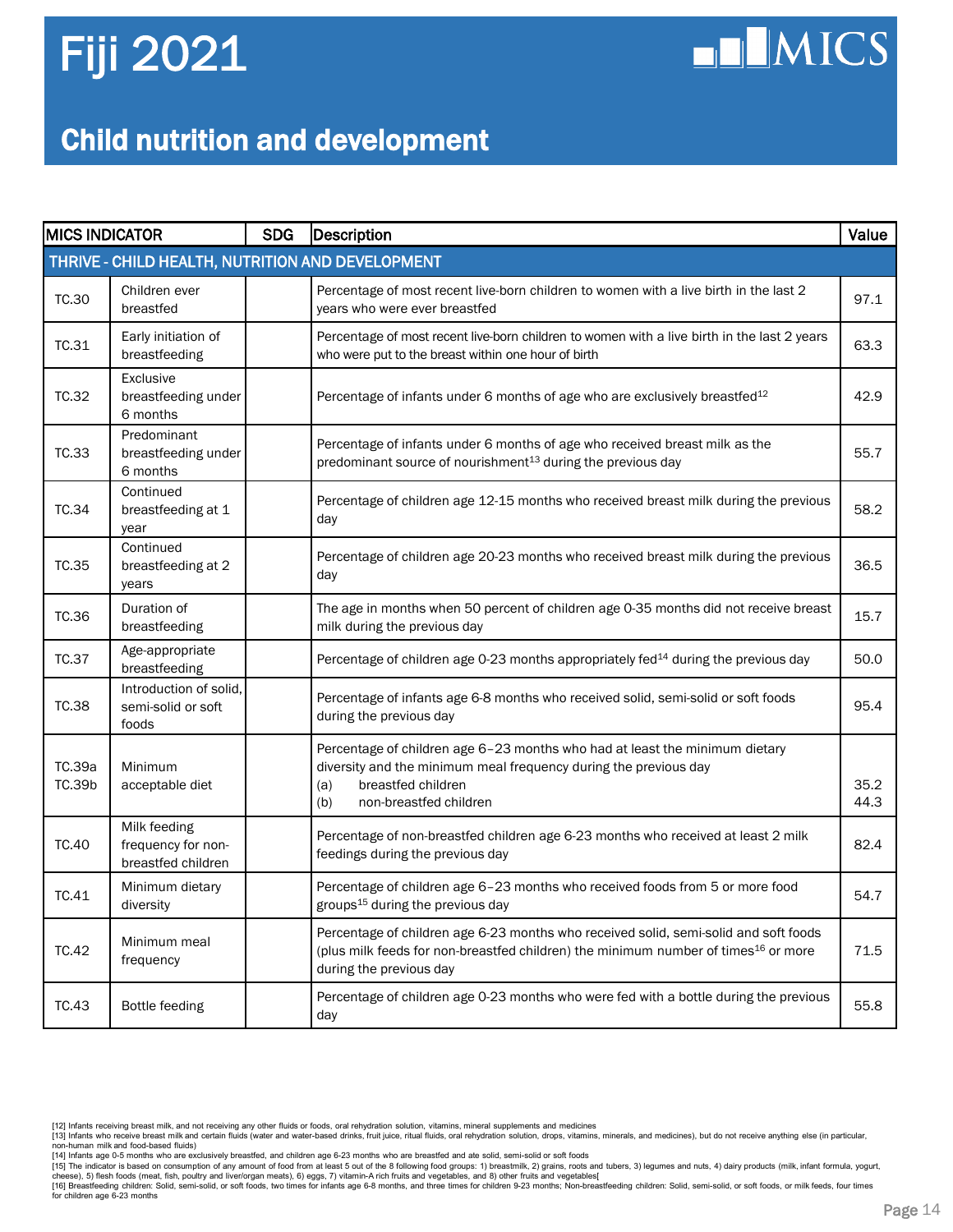$\n **II** MICS$ 

### Child nutrition and development

| <b>MICS INDICATOR</b>                            |                                          | <b>SDG</b> | <b>Description</b>                                                                                                                                                                                                            | Value                |  |  |
|--------------------------------------------------|------------------------------------------|------------|-------------------------------------------------------------------------------------------------------------------------------------------------------------------------------------------------------------------------------|----------------------|--|--|
| THRIVE - CHILD HEALTH, NUTRITION AND DEVELOPMENT |                                          |            |                                                                                                                                                                                                                               |                      |  |  |
| TC.44a<br><b>TC.44b</b>                          | Underweight<br>prevalence                |            | Percentage of children under age 5 who fall below<br>minus two standard deviations (moderate and severe)<br>(a)<br>(b)<br>minus three standard deviations (severe)<br>of the median weight for age of the WHO standard        | 4.6<br>1.2           |  |  |
| TC.45a<br><b>TC.45b</b>                          | Stunting prevalence                      | 2.2.1      | Percentage of children under age 5 who fall below<br>minus two standard deviations (moderate and severe)<br>(a)<br>(b)<br>below minus three standard deviations (severe)<br>of the median height for age of the WHO standard  | 7.2<br>3.3           |  |  |
| TC.46a<br><b>TC.46b</b>                          | Wasting prevalence                       | 2.2.2      | Percentage of children under age 5 who fall below<br>minus two standard deviations (moderate and severe)<br>(a)<br>(b)<br>minus three standard deviations (severe)<br>of the median weight for height of the WHO standard     | 4.6<br>1.1           |  |  |
| TC.47a<br><b>TC.47b</b>                          | Overweight<br>prevalence                 | 2.2.2      | Percentage of children under age 5 who are above<br>two standard deviations (moderate and severe)<br>(a)<br>three standard deviations (severe)<br>(b)<br>of the median weight for height of the WHO standard                  | 7.7<br>2.7           |  |  |
| <b>TC.48</b>                                     | lodized salt<br>consumption              |            | Percentage of households with salt testing positive for any iodide/iodate among<br>households in which salt was tested or where there was no salt                                                                             | 98.9                 |  |  |
| TC.49a<br><b>TC.49b</b><br>TC.49c                | Early stimulation<br>and responsive care |            | Percentage of children age 24-59 months engaged in four or more activities to provide<br>early stimulation and responsive care in the last 3 days with<br>Any adult household member<br>(a)<br>(b)<br>Father<br>(c)<br>Mother | 97.1<br>44.6<br>78.9 |  |  |
| TC.50                                            | Availability of<br>children's books      |            | Percentage of children under age 5 who have three or more children's books                                                                                                                                                    | 23.7                 |  |  |
| TC.51                                            | Availability of<br>playthings            |            | Percentage of children under age 5 who play with two or more types of playthings                                                                                                                                              | 74.5                 |  |  |
| TC.52                                            | Inadequate<br>supervision                |            | Percentage of children under age 5 left alone or under the supervision of another child<br>younger than 10 years of age for more than one hour at least once in the last week                                                 | 13.2                 |  |  |
| TC.53                                            | Early child<br>development index         | 4.2.1      | Percentage of children age 36-59 months who are developmentally on track in at least<br>three of the following four domains: literacy-numeracy, physical, social-emotional, and<br>learning                                   | 82.9                 |  |  |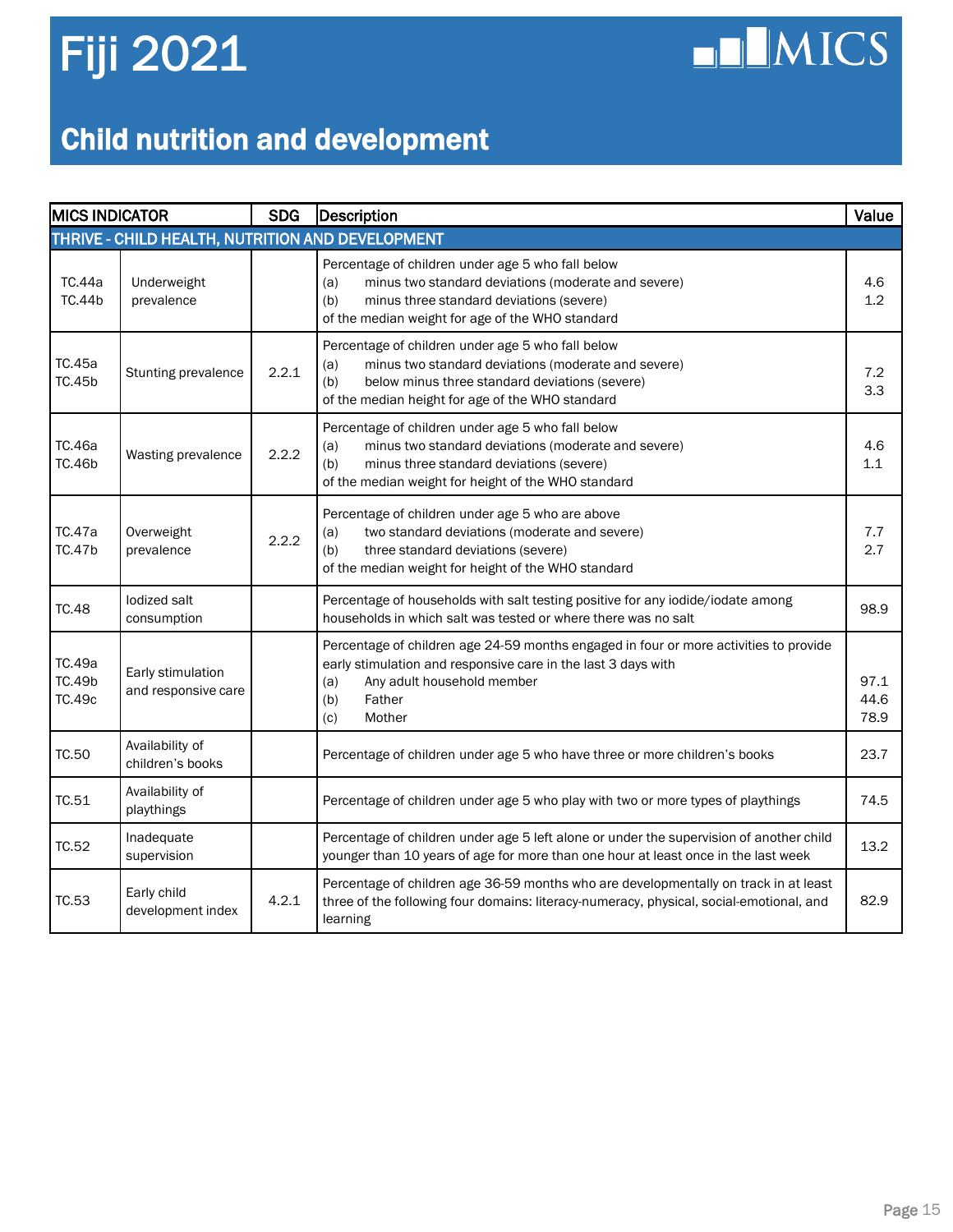## $\n **II MICS**\n$

### Learn : School attendance

| <b>SDG</b><br><b>MICS INDICATOR</b><br>Description |                                                                                                                           | <b>Value</b> |                                                                                                                                                                                                                                                                                                         |                      |
|----------------------------------------------------|---------------------------------------------------------------------------------------------------------------------------|--------------|---------------------------------------------------------------------------------------------------------------------------------------------------------------------------------------------------------------------------------------------------------------------------------------------------------|----------------------|
| <b>LEARN</b>                                       |                                                                                                                           |              |                                                                                                                                                                                                                                                                                                         |                      |
| LN.1                                               | Attendance to<br>early childhood<br>education                                                                             |              | Percentage of children age 36-59 months who are attending an early childhood education<br>programme                                                                                                                                                                                                     | 21.5                 |
| LN.2                                               | Participation<br>rate in<br>organised<br>learning (one<br>year before the<br>official primary<br>entry age)<br>(adjusted) | 4.2.2        | Percentage of children in the relevant age group (one year before the official primary school<br>entry age) who are attending an early childhood education programme or primary school                                                                                                                  | 92.0                 |
| LN.3                                               | School<br>readiness                                                                                                       |              | Percentage of children attending the first grade of primary school who attended early<br>childhood education programme during the previous school year                                                                                                                                                  | 93.4                 |
| LN.4                                               | Net intake rate<br>in primary<br>education                                                                                |              | Percentage of children of school-entry age who enter the first grade of primary school                                                                                                                                                                                                                  | 93.7                 |
| LN.5a<br>LN.5b<br>LN.5c                            | Net attendance<br>rate (adjusted)                                                                                         |              | Percentage of children of<br>primary school age currently attending primary, lower or upper secondary school<br>(a)<br>lower secondary school age currently attending lower secondary school or higher<br>(b)<br>upper secondary school age currently attending upper secondary school or higher<br>(c) | 98.3<br>82.4<br>72.8 |
| LN.6a<br>LN.6b<br>LN.6c                            | Out-of-school<br>rate                                                                                                     |              | Percentage of children of<br>primary school age who are not attending any level of education<br>(a)<br>lower secondary school age who are not attending any level of education<br>(b)<br>upper secondary school age who who are not attending any level of education<br>(c)                             | 1.3<br>3.5<br>28.2   |
| LN.7a<br>LN.7b                                     | Gross intake<br>rate to the last<br>grade                                                                                 |              | Ratio of children attending the last grade for the first time to children at appropriate age to<br>the last grade<br>Primary school<br>(a)<br>Lower secondary school<br>(b)                                                                                                                             | 104.7<br>0.0         |
| LN.8a<br>LN.8b<br>LN.8c                            | Completion<br>rate                                                                                                        | 4.1.2        | Percentage of children age 3-5 years above the intended age for the last grade who have<br>completed that grade<br>Primary school<br>(a)<br>(b)<br>Lower secondary school<br>Upper secondary school<br>(c)                                                                                              | 98.4<br>94.6<br>51.5 |
| LN.9                                               | Effective<br>transition rate<br>to lower<br>secondary<br>school                                                           |              | Percentage of children attending the last grade of primary school during the previous school<br>year and not repeating in the current school year who are attending the first grade of lower<br>secondary school in the current school year                                                             | 99.4                 |
| LN.10a<br>LN.10b                                   | Over-age for<br>grade                                                                                                     |              | Percentage of children attending school who are at least 2 years above the intended age for<br>grade<br>Primary school<br>(a)<br>Lower secondary school<br>(b)                                                                                                                                          | 1.1<br>0.6           |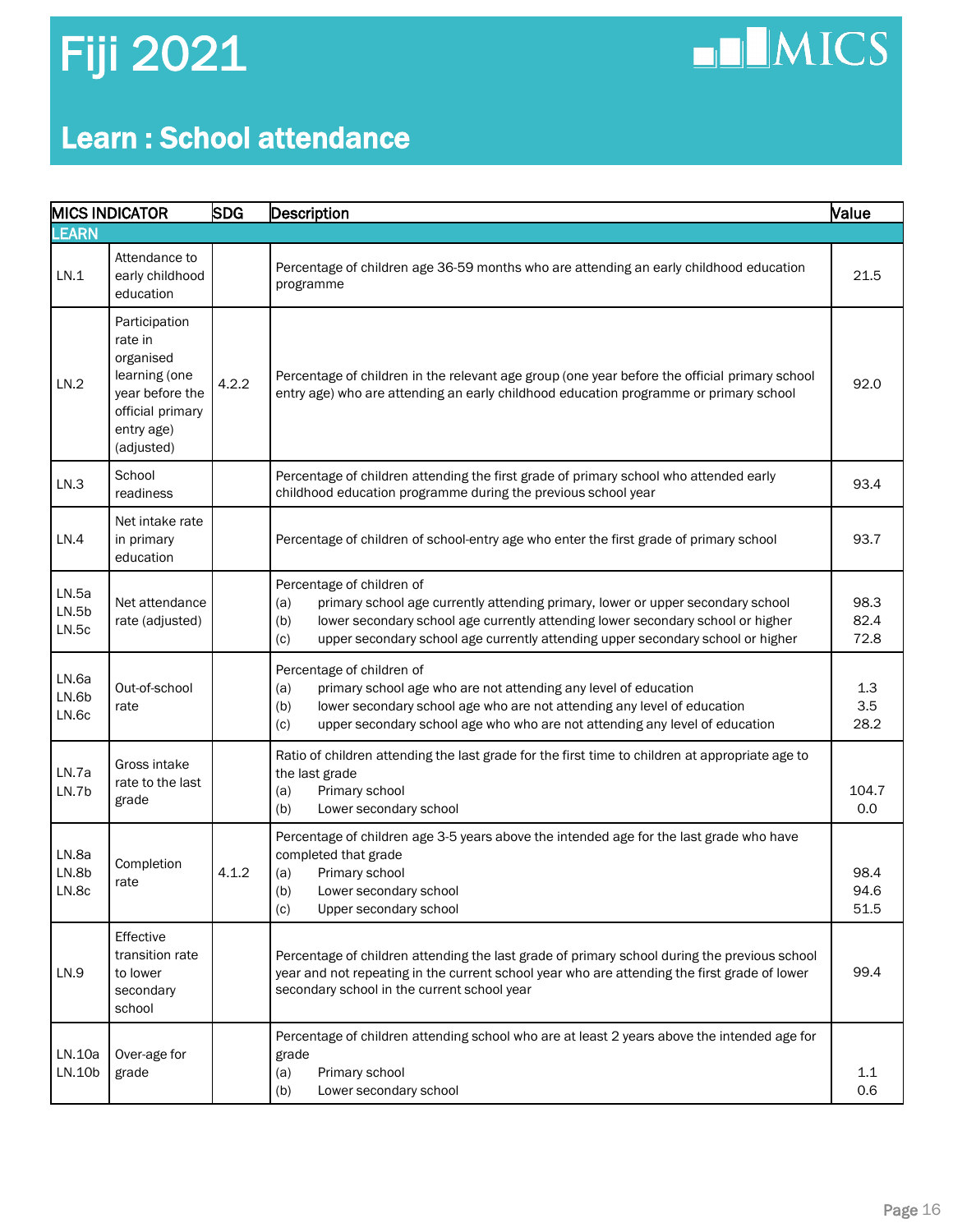**NICS** 

### Learn : Education Parity Indices

| <b>MICS INDICATOR</b>                |                                 |                                                                                                                                                                                                                                                                                                                                                                                                                                                                                                                                                                                                                                                                                                                                                                                                                                                                                                                                                                                              | SDG Description<br><b>Nalue</b>                                                                                                                                                                                                                                 |                                              |
|--------------------------------------|---------------------------------|----------------------------------------------------------------------------------------------------------------------------------------------------------------------------------------------------------------------------------------------------------------------------------------------------------------------------------------------------------------------------------------------------------------------------------------------------------------------------------------------------------------------------------------------------------------------------------------------------------------------------------------------------------------------------------------------------------------------------------------------------------------------------------------------------------------------------------------------------------------------------------------------------------------------------------------------------------------------------------------------|-----------------------------------------------------------------------------------------------------------------------------------------------------------------------------------------------------------------------------------------------------------------|----------------------------------------------|
| <b>EARN</b>                          |                                 |                                                                                                                                                                                                                                                                                                                                                                                                                                                                                                                                                                                                                                                                                                                                                                                                                                                                                                                                                                                              |                                                                                                                                                                                                                                                                 |                                              |
| LN.11a<br>LN.11b<br>LN.11c<br>LN.11d |                                 | (a)<br>(b)<br>primary school<br>lower secondary school<br>(c)<br>(d)<br>upper secondary school<br>(a)<br>primary school<br>(b)<br>lower secondary school<br>(c)<br>(d)<br>upper secondary school<br>(adjusted) for children in urban areas<br>(a)<br>(b)<br>primary school<br>lower secondary school<br>(c)<br>upper secondary school<br>(d)<br><b>Education Parity</b><br>Gender<br>foundational learning skills<br>Wealth<br>Reading, age 7-14 years<br>(e)<br>Area<br>(f)<br>Numeracy, age 7-14 years<br>Functioning<br>Reading, age for grade 2/3<br>(g)<br>Numeracy, age for grade 2/3<br>(h)<br>Reading, attending grade 2/3<br>(i)<br>(j)<br>Numeracy, attending grade 2/3<br>Reading, age 7-14 years<br>(e)<br>(f)<br>Numeracy, age 7-14 years<br>Percentage of children with foundational learning skills in rural areas divided by percentage<br>of children with foundational learning skills in urban areas<br>(e)<br>reading age, 7-14 years<br>(f)<br>numeracy age, 7-14 years | Net attendance rate (adjusted) for girls divided by net attendance rate (adjusted) for boys<br>organised learning (one year younger than the official primary school entry age)                                                                                 | 1.01<br>1.00<br>1.02<br>1.21                 |
|                                      |                                 |                                                                                                                                                                                                                                                                                                                                                                                                                                                                                                                                                                                                                                                                                                                                                                                                                                                                                                                                                                                              | Net attendance rate (adjusted) for children in the poorest wealth quintile divided by net<br>attendance rate (adjusted) for children in for the richest wealth quintile<br>organised learning (one year younger than the official primary school entry age)     | 0.99<br>1.01<br>0.92<br>0.70                 |
|                                      |                                 |                                                                                                                                                                                                                                                                                                                                                                                                                                                                                                                                                                                                                                                                                                                                                                                                                                                                                                                                                                                              | Net attendance rate (adjusted) for children in rural areas divided by net attendance rate<br>organised learning (one year younger than the official primary school entry age)                                                                                   | 1.01<br>1.00<br>1.00<br>0.90                 |
|                                      | Indices<br>a)<br>b)<br>c)<br>d) |                                                                                                                                                                                                                                                                                                                                                                                                                                                                                                                                                                                                                                                                                                                                                                                                                                                                                                                                                                                              | Percentage of girls with foundational learning skills divided by percentage of boys with                                                                                                                                                                        | 1.14<br>1.12<br>1.09<br>1.17<br>1.01<br>1.00 |
|                                      |                                 |                                                                                                                                                                                                                                                                                                                                                                                                                                                                                                                                                                                                                                                                                                                                                                                                                                                                                                                                                                                              | Percentage of children with foundational learning skills in the poorest wealth quintile divided<br>by percentage of children with foundational learning skills in the richest wealth quintile                                                                   | 1.04<br>0.61                                 |
|                                      |                                 |                                                                                                                                                                                                                                                                                                                                                                                                                                                                                                                                                                                                                                                                                                                                                                                                                                                                                                                                                                                              |                                                                                                                                                                                                                                                                 | 0.97<br>0.94                                 |
|                                      |                                 |                                                                                                                                                                                                                                                                                                                                                                                                                                                                                                                                                                                                                                                                                                                                                                                                                                                                                                                                                                                              | Percentage of children with foundational learning skills among children with functional<br>difficulties divided by percentage of children with foundational learning skills among children<br>without functional difficulties<br>reading age, 7-14 years<br>(e) | 0.76                                         |
|                                      |                                 |                                                                                                                                                                                                                                                                                                                                                                                                                                                                                                                                                                                                                                                                                                                                                                                                                                                                                                                                                                                              | (f)<br>numeracy age, 7-14 years                                                                                                                                                                                                                                 | 0.55                                         |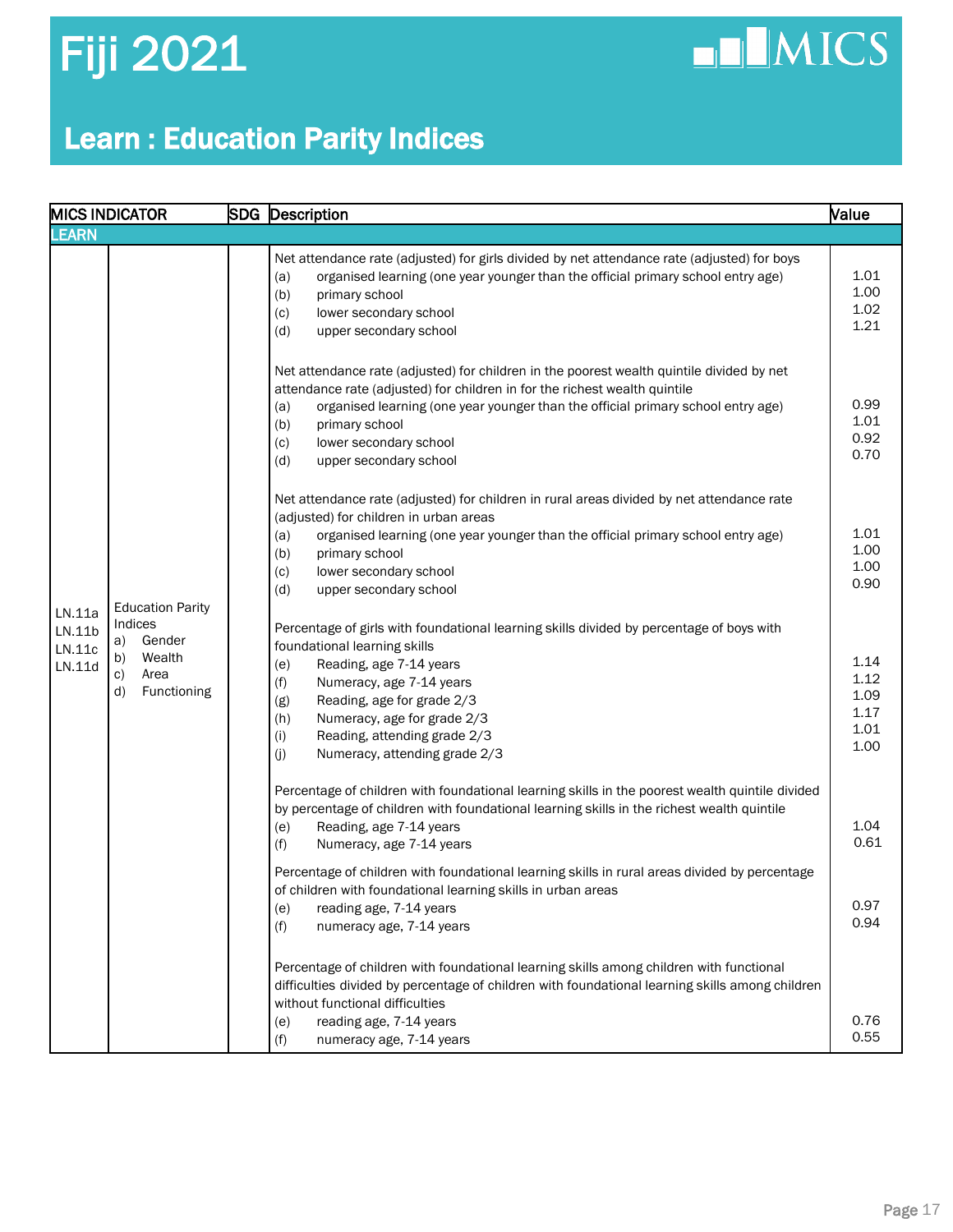## $\n **LMICS**\n$

### Learn : Parental involvement and functional reading and number skills

|                                                | <b>MICS INDICATOR</b>                                                     | <b>SDG</b> | Description                                                                                                                                                                                                                                                                          | Value                        |
|------------------------------------------------|---------------------------------------------------------------------------|------------|--------------------------------------------------------------------------------------------------------------------------------------------------------------------------------------------------------------------------------------------------------------------------------------|------------------------------|
| <b>LEARN</b>                                   |                                                                           |            |                                                                                                                                                                                                                                                                                      |                              |
| LN.12                                          | Availability of<br>information on<br>children's<br>school<br>performance  |            | Percentage of children age 7-14 years attending school for whom an adult household<br>member received a report card for the child in the last year                                                                                                                                   | 94.6                         |
| LN.13                                          | Opportunity to<br>participate in<br>school<br>management                  |            | Percentage of children age 7-14 years attending school for whom their school's governing<br>body is open to parental participation                                                                                                                                                   | 92.7                         |
| LN.14                                          | Participation in<br>school<br>management                                  |            | Percentage of children age 7-14 years attending school for whom an adult household<br>member attended a school governing body meeting in the last year                                                                                                                               | 84.8                         |
| LN.15                                          | Effective<br>participation in<br>school<br>management                     |            | Percentage of children age 7-14 years attending school for whom an adult household<br>member attended a school governing body meeting in the last year in which key<br>education/financial issues were discussed                                                                     | 80.5                         |
| LN.16                                          | <b>Discussion</b><br>with teachers<br>regarding<br>children's<br>progress |            | Percentage of children age 7-14 years attending school for whom an adult household<br>member discussed child's progress with teachers in the last year                                                                                                                               | 96.3                         |
| LN.17                                          | Contact with<br>school<br>concerning<br>teacher strike<br>or absence      |            | Percentage of children age 7-14 years attending school and unable to attend class due to<br>teacher strike or absence at least once in the last year for whom an adult household member<br>contacted school representatives for this reason                                          | 43.6                         |
| LN.18                                          | Availability of<br>books at home                                          |            | Percentage of children age 7-14 years who have three or more books to read at home                                                                                                                                                                                                   | 49.2                         |
| LN.19                                          | Reading habit<br>at home                                                  |            | Percentage of children age 7-14 years who read books or are read to at home                                                                                                                                                                                                          | 87.6                         |
| LN.20                                          | School and<br>home<br>languages                                           |            | Percentage of children age 7-14 years attending school who at home speak the language<br>that teachers use at school                                                                                                                                                                 | 15.8                         |
| LN.21                                          | Support with<br>homework                                                  |            | Percentage of children age 7-14 years attending school and having homework who receive<br>help with homework                                                                                                                                                                         | 94.3                         |
| LN.22a<br>LN.22b<br>LN.22c<br>LN.22d<br>LN.22e | Children with<br>foundational<br>reading and<br>numeracy skills           | 4.1.1      | Percentage of children who successfully completed three foundational reading tasks<br>Age 7-14 years<br>(a)<br>Age for grade 2/3<br>(b)<br>Attending grade 2/3<br>(c)<br>Percentage of children who successfully completed four foundational numeracy tasks<br>Age 7-14 years<br>(a) | 48.7<br>28.7<br>20.0<br>44.8 |
| LN.22f                                         |                                                                           |            | Age for grade 2/3<br>(b)<br>Attending grade 2/3<br>(c)                                                                                                                                                                                                                               | 19.2<br>13.7                 |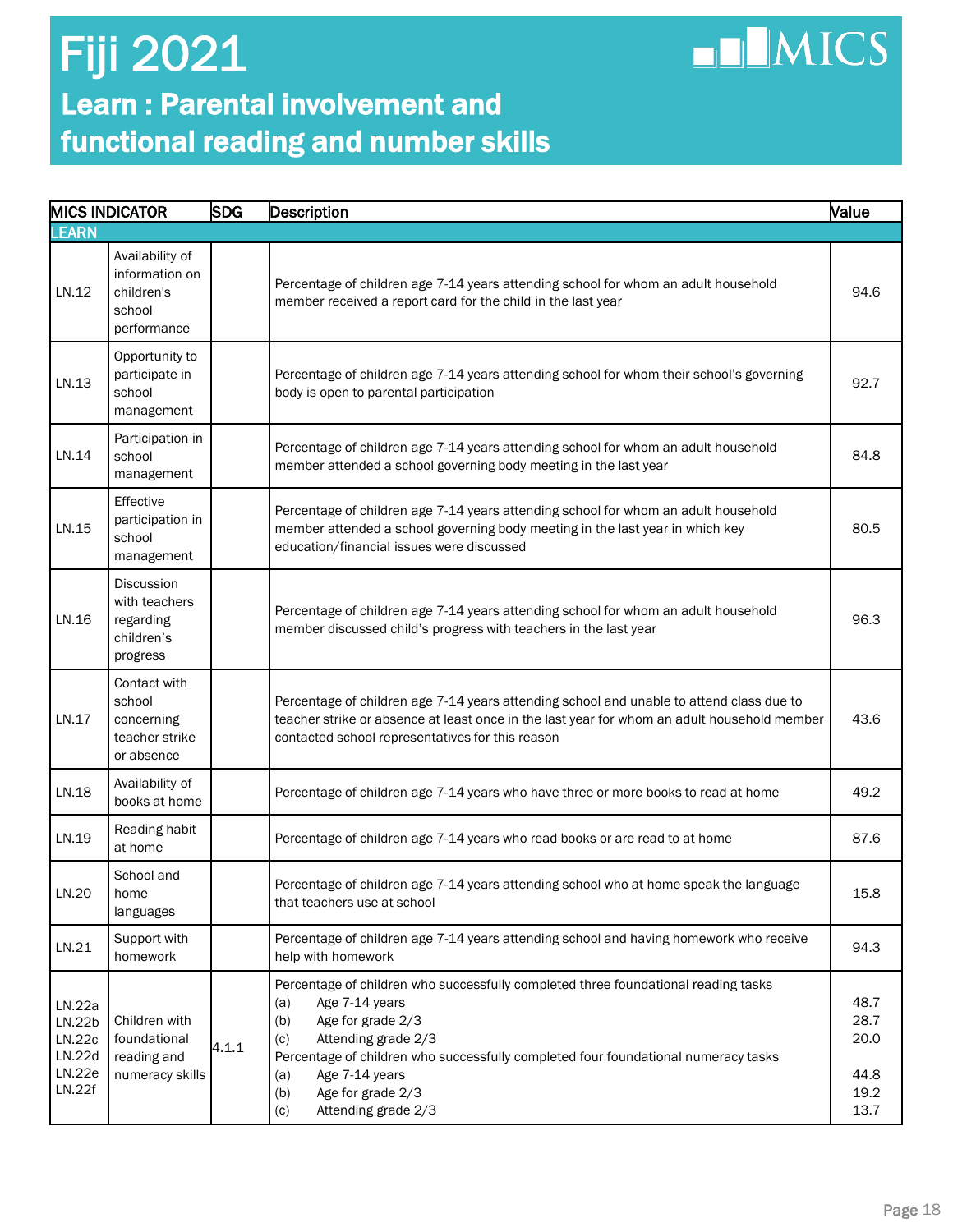### Child discipline, labor, marriage and development Fiji 2021

| <b>MICS INDICATOR</b>                    |                                                                  | <b>SDG</b> | Description                                                                                                                                                                                                                                                                                                                                  | Value                    |  |  |  |
|------------------------------------------|------------------------------------------------------------------|------------|----------------------------------------------------------------------------------------------------------------------------------------------------------------------------------------------------------------------------------------------------------------------------------------------------------------------------------------------|--------------------------|--|--|--|
| PROTECTED FROM VIOLENCE AND EXPLOITATION |                                                                  |            |                                                                                                                                                                                                                                                                                                                                              |                          |  |  |  |
| PR.1                                     | Birth registration                                               | 16.9.1     | Percentage of children under age 5 whose births are reported registered with a civil<br>authority                                                                                                                                                                                                                                            | 86.6                     |  |  |  |
| <b>PR.2</b>                              | Violent discipline                                               | 16.2.1     | Percentage of children age 1-14 years who experienced any physical punishment<br>and/or psychological aggression by caregivers in the past one month                                                                                                                                                                                         | 80.5                     |  |  |  |
| PR.3                                     | Child labour                                                     | 8.7.1      | Percentage of children age 5-17 years who are involved in child labour <sup>17</sup>                                                                                                                                                                                                                                                         | 16.7                     |  |  |  |
| PR.4a<br>PR.4b                           | Child marriage                                                   | 5.3.1      | Percentage of women and men age 20-24 years who were first married or in union<br>Women<br>before age 15<br>(a)<br>before age 18<br>(b)<br>Men<br>before age 15<br>(a)<br>before age 18<br>(b)                                                                                                                                               | 0.2<br>4.0<br>0.0<br>1.7 |  |  |  |
| <b>PR.5</b>                              | Young people age 15-19<br>years currently married<br>or in union |            | Percentage of women and men age 15-19 years who are married or in union<br>Women<br>Men                                                                                                                                                                                                                                                      | 3.9<br>0.4               |  |  |  |
| PR.7a<br>PR.7b                           | Spousal age difference                                           |            | Percentage of women who are married or in union and whose spouse is 10 or more<br>years older,<br>among women age 15-19 years,<br>(a)<br>among women age 20-24 years<br>(b)                                                                                                                                                                  | 15.9<br>15.7             |  |  |  |
| PR.12                                    | Experience of robbery<br>and assault                             |            | Percentage of women and men age 15-49 years who experienced physical violence of<br>robbery or assault within the last 12 months<br>Women<br>Men                                                                                                                                                                                             | 5.7<br>7.0               |  |  |  |
| PR.13                                    | Crime reporting                                                  | 16.3.1     | Percentage of women and men age 15-49 years experiencing physical violence of<br>robbery and/or assault in the last 12 months and reporting the last incidences of<br>robbery and/or assault experienced to the police<br>Women<br>Men                                                                                                       | 42.0<br>43.9             |  |  |  |
|                                          | PR.14 Safety                                                     | 16.1.4     | Percentage of women and men age 15-49 years feeling safe walking alone in their<br>neighbourhood after dark<br>Women<br>Men                                                                                                                                                                                                                  | 72.1<br>84.1             |  |  |  |
| PR.15                                    | Attitudes towards<br>domestic violence                           |            | Percentage of women and men age 15-49 years who state that a husband is justified in<br>hitting or beating his wife in at least one of the following circumstances: (1) she goes<br>out without telling him, (2) she neglects the children, (3) she argues with him, (4) she<br>refuses sex with him, (5) she burns the food<br>Women<br>Men | 24.2<br>21.1             |  |  |  |

**HIMICS**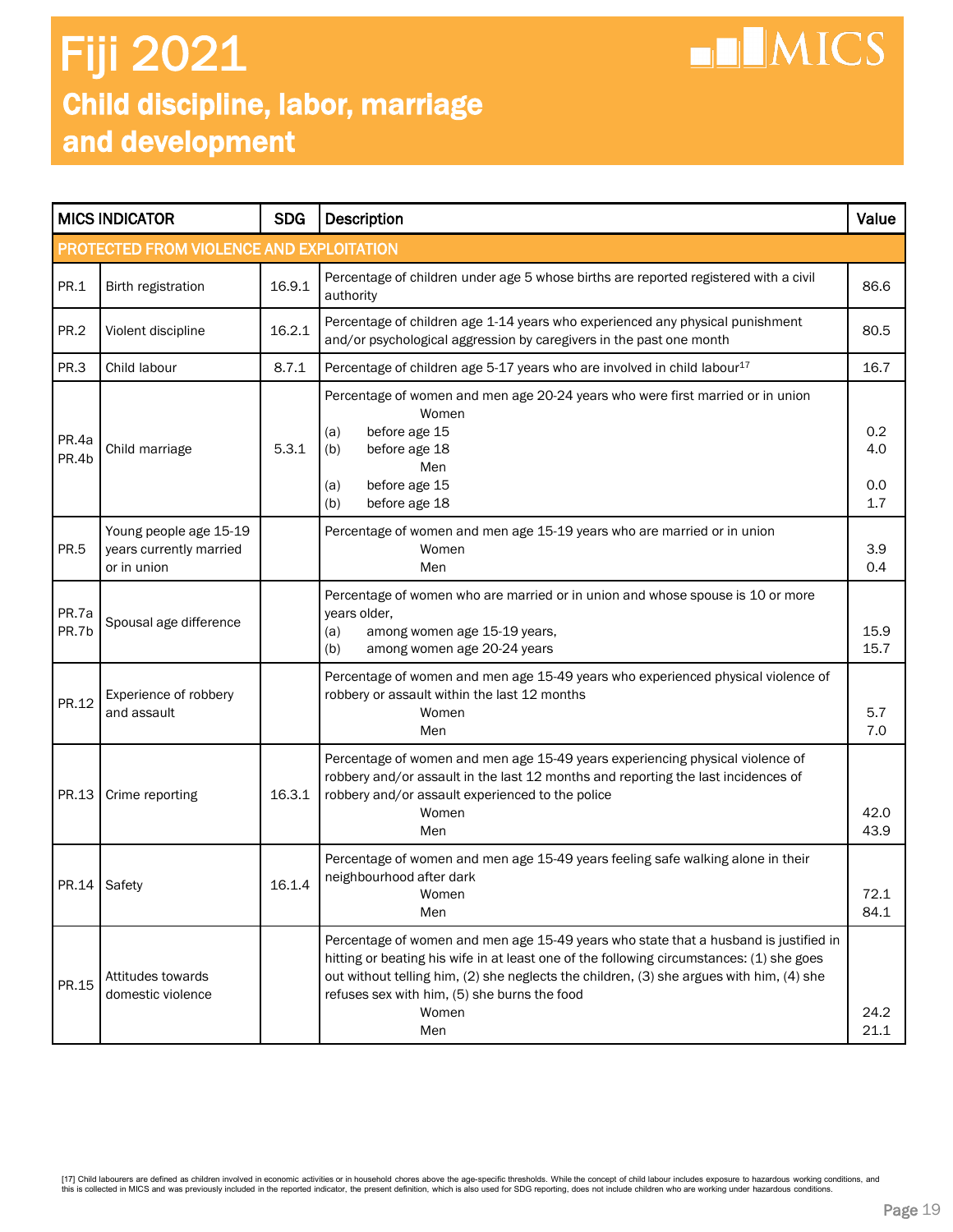### Water, sanitation and hygiene (WASH) Fiji 2021

| <b>MICS INDICATOR</b>                |                                                                           | <b>SDG</b>                  | <b>Description</b>                                                                                                                                                                      | Value |  |  |  |
|--------------------------------------|---------------------------------------------------------------------------|-----------------------------|-----------------------------------------------------------------------------------------------------------------------------------------------------------------------------------------|-------|--|--|--|
| LIVE IN A SAFE AND CLEAN ENVIRONMENT |                                                                           |                             |                                                                                                                                                                                         |       |  |  |  |
| WS.1                                 | Use of improved<br>drinking water<br>sources                              |                             | Percentage of household members using improved sources of drinking water                                                                                                                | 97.7  |  |  |  |
| WS.2                                 | Use of basic drinking<br>water services                                   | 1.4.1                       | Percentage of household members using improved sources of drinking water either in<br>their dwelling/yard/plot or within 30 minutes round trip collection time                          | 97.6  |  |  |  |
| WS.3                                 | Availability of drinking<br>water                                         |                             | Percentage of household members with a water source that is available when needed                                                                                                       | 54.0  |  |  |  |
| WS.4                                 | Faecal contamination<br>of source water                                   |                             | Percentage of household members whose source water was tested and with E. coli<br>contamination in source water                                                                         | 36.6  |  |  |  |
| <b>WS.5</b>                          | Faecal contamination<br>of household drinking<br>water                    |                             | Percentage of household members whose household drinking water was tested and<br>with E. coli contamination in household drinking water                                                 | 45.1  |  |  |  |
| <b>WS.6</b>                          | Use of safely<br>managed drinking<br>water services                       | 6.1.1                       | Percentage of household members with an improved drinking water source on<br>premises, whose source water was tested and free of E. coli and available when<br>needed                   | 30.9  |  |  |  |
| WS.7                                 | Handwashing facility<br>with water and soap                               | 1.4.1 &<br>6.2.1            | Percentage of household members with a handwashing facility where water and soap<br>or detergent are present                                                                            | 90.3  |  |  |  |
| <b>WS.8</b>                          | Use of improved<br>sanitation facilities                                  |                             | Percentage of household members using improved sanitation facilities                                                                                                                    | 98.0  |  |  |  |
| <b>WS.9</b>                          | Use of basic<br>sanitation services                                       | 1.4.1 &<br>3.8.1 &<br>6.2.1 | Percentage of household members using improved sanitation facilities which are not<br>shared                                                                                            | 87.7  |  |  |  |
| WS.10                                | Safe disposal in situ<br>of excreta from on-site<br>sanitation facilities | 6.2.1                       | Percentage of household members in households with improved on-site sanitation<br>facilities from which waste has never been emptied or has been emptied and buried in<br>a covered pit | 87.2  |  |  |  |
| WS.11                                | Removal of excreta for<br>treatment off-site                              | 6.2.1                       | Percentage of household members using an improved on-site sanitation facility from<br>which a service provider has removed waste for treatment off-site                                 | 8.7   |  |  |  |
| WS.12                                | Menstrual hygiene<br>management                                           |                             | Percentage of women age 15-49 years reporting menstruating in the last 12 months<br>and using menstrual hygiene materials with a private place to wash and change while<br>at home      | 93.5  |  |  |  |
| WS.13                                | Exclusion from<br>activities during<br>menstruation                       |                             | Percentage of women age 15-49 years reporting menstruating in the last 12 months<br>who did not participate in social activities, school or work due to their last menstruation         | 23.1  |  |  |  |

**NIMICS**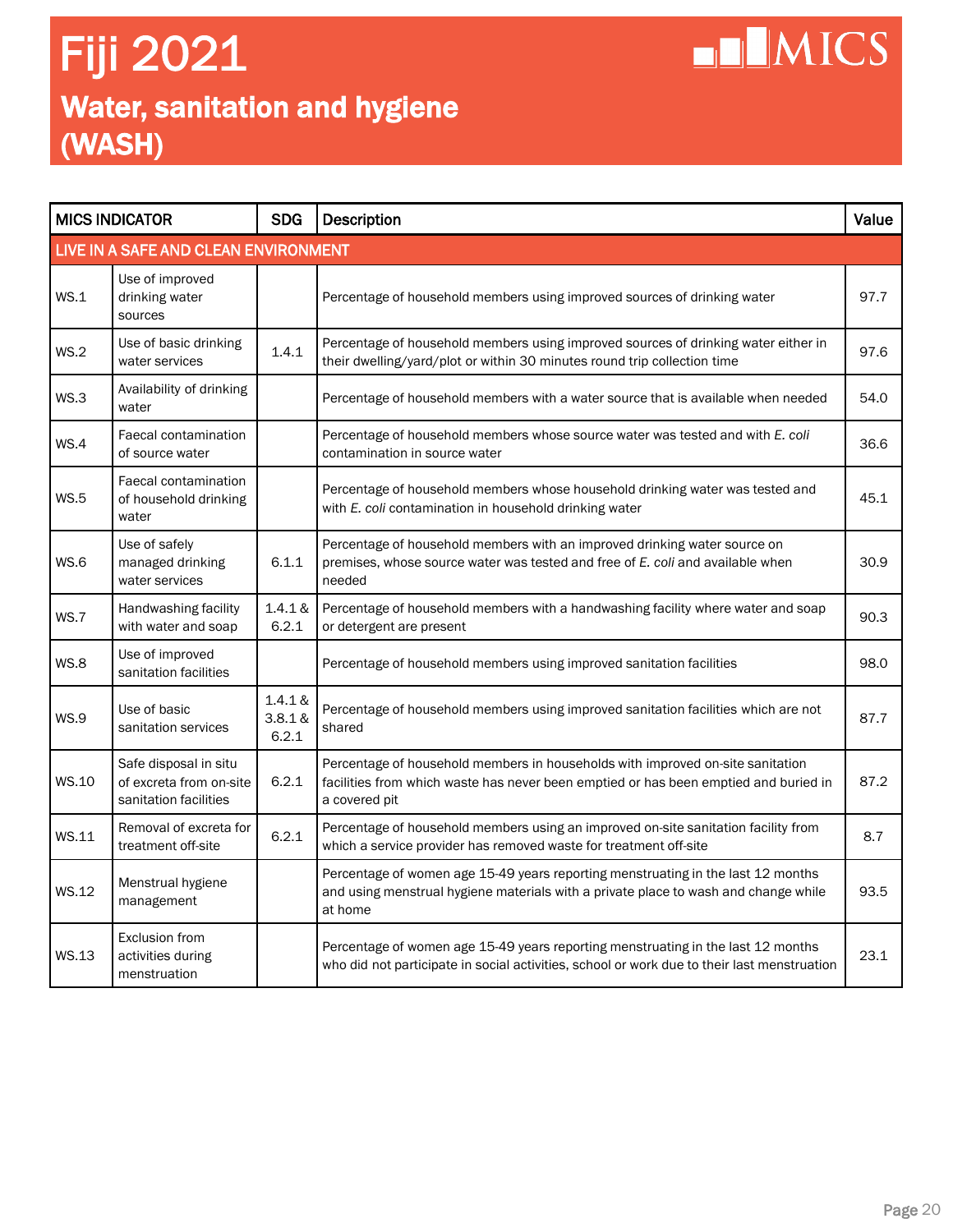### Economic support, health insurance coverage Fiji 2021

| <b>MICS INDICATOR</b>           |                                                                                | <b>SDG</b>         | Description                                                                                                                                                                                                                                         | Value                        |  |  |
|---------------------------------|--------------------------------------------------------------------------------|--------------------|-----------------------------------------------------------------------------------------------------------------------------------------------------------------------------------------------------------------------------------------------------|------------------------------|--|--|
| <b>EQUITABLE CHANCE IN LIFE</b> |                                                                                |                    |                                                                                                                                                                                                                                                     |                              |  |  |
| EQ.1                            | Children with<br>functional difficulty                                         |                    | Percentage of children age 2-17 years reported with functional difficulty in at least one<br>domain                                                                                                                                                 | 8.8                          |  |  |
| EQ.2a<br>EQ.2b<br>EQ.2c         | Health insurance<br>coverage                                                   |                    | Percentage of women, men and children covered by health insurance<br>women age 15-49<br>a)<br>men age 15-49<br>children age 5-17<br>b)<br>children under age 5<br>C)                                                                                | 9.1<br>9.1<br>5.5<br>5.1     |  |  |
| EQ.3                            | Population covered<br>by social transfers                                      | 1.3.1              | Percentage of household members living in households that received any type of social<br>transfers and benefits in the last 3 months                                                                                                                | 76.2                         |  |  |
| EQ.4                            | External economic<br>support to the<br>poorest households                      |                    | Percentage of households in the two lowest wealth quintiles that received any type of<br>social transfers in the last 3 months                                                                                                                      | 70.8                         |  |  |
| EQ.5                            | Children in the<br>households that<br>received any type of<br>social transfers |                    | Percentage of children under age 18 living in the households that received any type of<br>social transfers in the last 3 months                                                                                                                     | 88.3                         |  |  |
| EQ.6                            | School-related<br>support                                                      |                    | Percentage of children and young people age 5-24 years currently attending school that<br>received any type of school-related support in the current/most recent academic year                                                                      | 89.1                         |  |  |
| EQ.7                            | Discrimination                                                                 | 10.3.1 &<br>16.b.1 | Percentage of women and men age 15-49 years having personally felt discriminated<br>against or harassed within the previous 12 months on the basis of a ground of<br>discrimination prohibited under international human rights law<br>Women<br>Men | 19.5<br>16.4                 |  |  |
| EQ.9a<br>EQ.9b                  | Overall life<br>satisfaction index                                             |                    | Average life satisfaction score for women and men<br>Women<br>age 15-24<br>(a)<br>age 15-49<br>(b)<br>Men<br>age 15-24<br>(a)<br>age 15-49<br>(b)                                                                                                   | 7.6<br>7.7<br>7.6<br>7.6     |  |  |
| EQ.10a<br>EQ.10b                | Happiness                                                                      |                    | Percentage of women and men who are very or somewhat happy<br>Women<br>age 15-24<br>(a)<br>(b)<br>age 15-49<br>Men<br>age 15-24<br>(a)<br>age 15-49<br>(b)                                                                                          | 90.0<br>90.3<br>94.2<br>92.0 |  |  |
| EQ.11a<br>EQ.11b                | Perception of a<br>better life                                                 |                    | Percentage of women and men whose life improved during the last one year and who<br>expect that their life will be better after one year<br>Women<br>age 15-24<br>(a)<br>age 15-49<br>(b)<br>Men<br>age 15-24<br>(a)<br>age 15-49<br>(b)            | 76.2<br>73.8<br>63.4<br>56.8 |  |  |

 $\n **IMICS**\n$